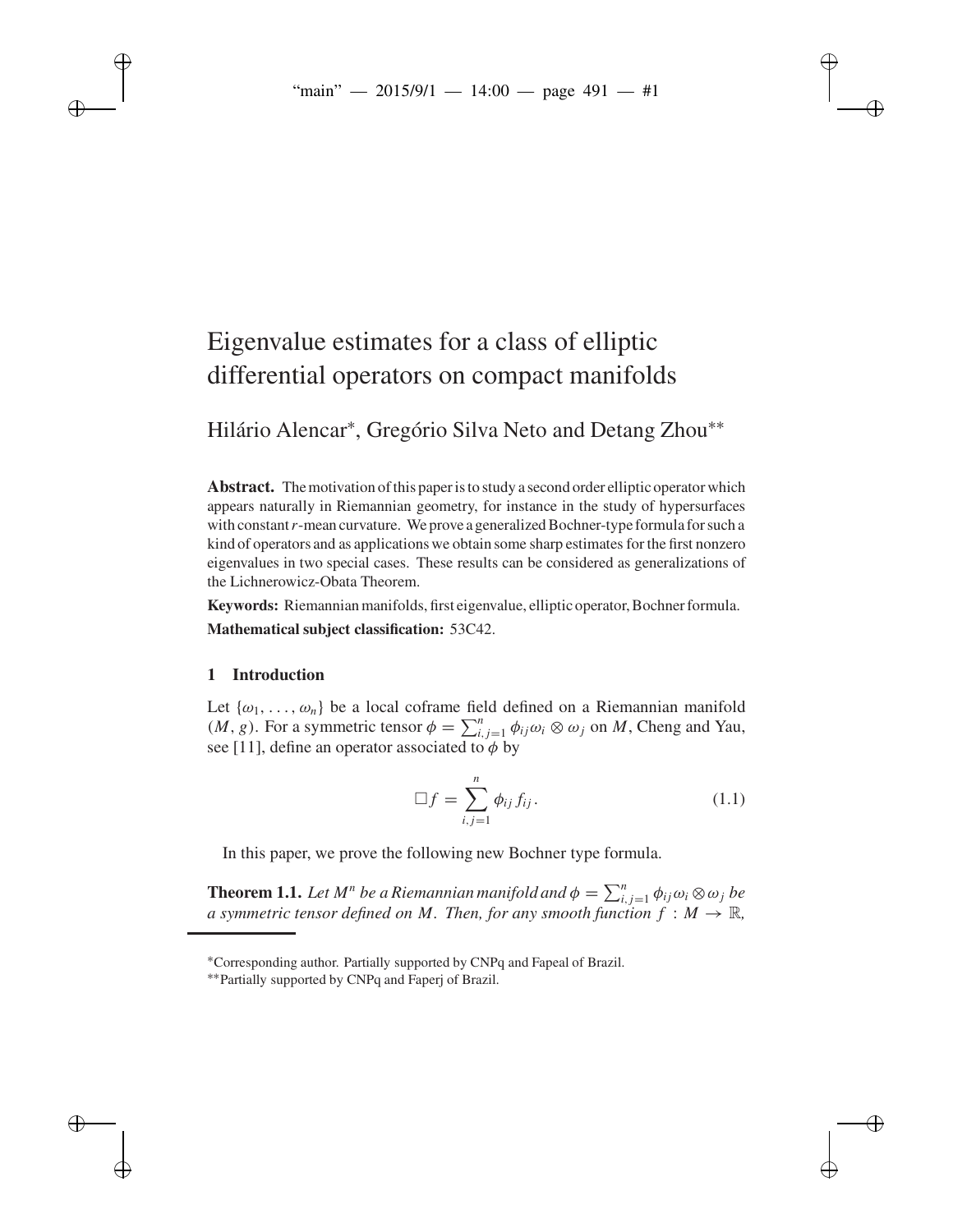$$
\frac{1}{2}\Box(|\nabla f|^{2}) = \langle \nabla f, \nabla(\Box f) \rangle + \langle \phi(\nabla f), \nabla(\Delta f) \rangle \n+ 2 \sum_{i,j,k=1}^{n} \phi_{ij} f_{jk} f_{ki} + 2 \sum_{i,j,k,m=1}^{n} f_{i} f_{j} \phi_{im} R_{mkjk} \n+ c \sum_{i,j=1}^{n} (\text{tr } \phi)_{ij} f_{i} f_{j} - \sum_{i,j=1}^{n} f_{i} f_{j} \Delta \phi_{ij} \n+ \sum_{i,j=1}^{n} f_{i} f_{j} \left( \sum_{k=1}^{n} \phi_{ikk} - c \sum_{k=1}^{n} \phi_{kki} \right)_{j} \n+ \sum_{k=1}^{n} \left( \sum_{i,j=1}^{n} f_{i} f_{j} (\phi_{jik} - \phi_{jki}) \right)_{k} \n- \sum_{k=1}^{n} \left( \sum_{i,j=1}^{n} f_{j} \phi_{ij} f_{ik} \right)_{k}.
$$
\n(1.2)

**Remark 1.1.** If  $\phi$  is equal to the metric *g*, then  $\sum_{k=1}^{n} \left( \sum_{i,j=1}^{n} f_j \phi_{ij} f_{ik} \right)_k =$ 1  $\frac{1}{2} \Delta |\nabla f|^2$ , and Theorem 1.1 is exactly the Bochner formula for the Laplacian  $\Delta |\nabla f|^2 = 2\langle \nabla f, \nabla(\Delta f) \rangle + 2|\text{Hess } f|^2 + 2\text{Ric}(\nabla f, \nabla f).$ 

**Remark 1.2.** Notice that the last two terms in (1.2) are in divergent form and thus their integrals vanish when the manifold *M* is compact. In applications we have some natural examples of  $\phi$  satisfying  $\sum_{k=1}^{n} \phi_{ikk} - c \sum_{k=1}^{n} \phi_{kki} = 0$  for

Of course, an application of the new Bochner formula is to recover the wellknown Lich- nerowicz-Obata Theorem about the first eigenvalue for the Laplacian [16] and [18].

some constant *c* (see Appendix).

**Theorem.** *Let M be an n-dimensional compact Riemannian manifold with Ricci curvature bounded below by*  $(n - 1)a^2$ . Then the first nonzero eigenvalue  $\lambda$  of *the Laplacian acting on functions of M satisfies*  $\lambda > na^2$  *and the equality holds if and only if M is isometric to the round sphere.*

Before we state two more applications for second order differential operators, we discuss some known properties of  $\Box$ .

*and for any*  $c \in \mathbb{R}$ *,*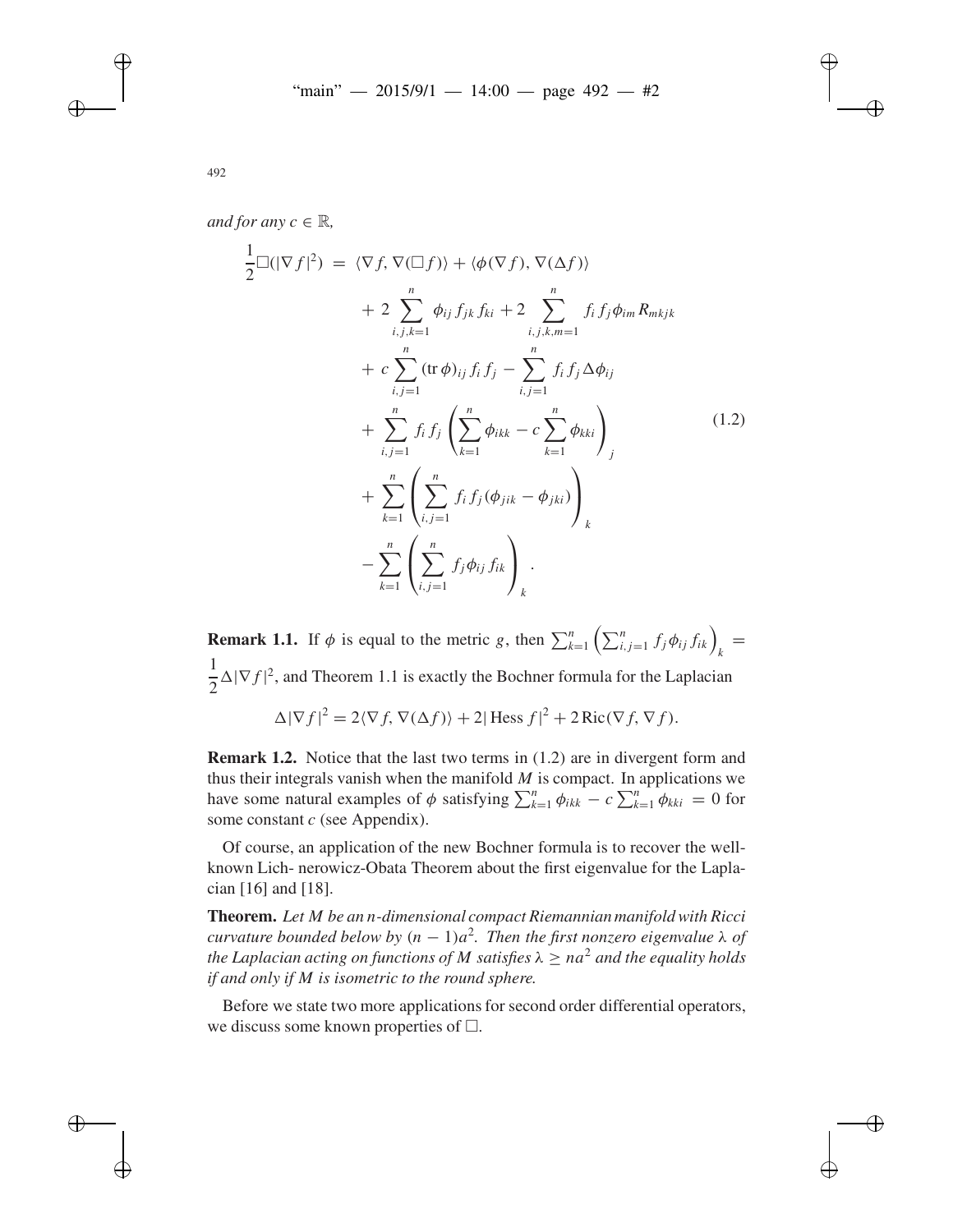Associated to tensor  $\phi$  we have the (1, 1)-tensor, still denoted by  $\phi$ , defined by

$$
\phi(X, Y) = \langle \phi(X), Y \rangle, \forall X, Y \in TM.
$$

Here are two basic properties of the operator  $\square$ .

1) It follows from Cheng and Yau (Proposition 1 in [11]) that

$$
\Box f = \text{div}(\phi(\nabla f)) - \sum_{i=1}^n \left( \sum_{j=1}^n \phi_{ijj} \right) f_i.
$$

2) We say that  $\phi$  is *divergence free* if div  $\phi \equiv 0$  or, equivalently,  $\sum_{n=1}^{n}$ *j*=1  $\phi_{ijj} \equiv 0$ , for all  $1 \leq j \leq n$ .

If *M* is compact, we know that  $\Box$  is self-adjoint if and only if  $\phi$  is divergence free (see also [11], Proposition 1). If  $\phi$  is symmetric and positive definite, then  $\square$  is strictly elliptic. Therefore, if  $\phi$  is divergence free, symmetric and positive definite, then  $\Box$  is strictly elliptic and self-adjoint. Furthermore, the spectrum of  $\Box$  is discrete and it makes sense to consider eigenvalues, see for example [14], p. 214.

Now let us explain the applications of Theorem 1.1 to get estimates for the first eigenvalue for two types of operators  $\Box$  which arise naturally in Riemannian geometry and submanifold theory.

**a)** Let us denote by Ric the *Ricci tensor* of *M*. Namely

$$
Ric(X, Y) = \sum_{i=1}^{n} \langle Rm(X, e_i)Y, e_i \rangle,
$$

where  $\text{Rm}(U, V)W = \nabla_V \nabla_U W - \nabla_U \nabla_V W + \nabla_{[U, V]} W$  is the curvature tensor of *M*. The *scalar curvature R* of *M* is defined by the trace of Ricci tensor. We will also denote by Ric the linear operator associated with the Ricci tensor, i.e.,  $Ric(X, Y) = \langle Ric(X), Y \rangle$ , as well as its coordinates will be denoted by  $Ric_{ij}$ . If  ${e_1, \ldots, e_n}$  is an orthonormal frame, the components of the curvature tensor of *M* can be written by (see [8] p. 48)

$$
R_{ijkl} = \frac{1}{n-2} \left( \text{Ric}_{ik} g_{jl} - \text{Ric}_{il} g_{jk} + \text{Ric}_{jl} g_{ik} - \text{Ric}_{jk} g_{il} \right) - \frac{R}{(n-1)(n-2)} (g_{ik} g_{jl} - g_{il} g_{jk}) + W_{ijkl}.
$$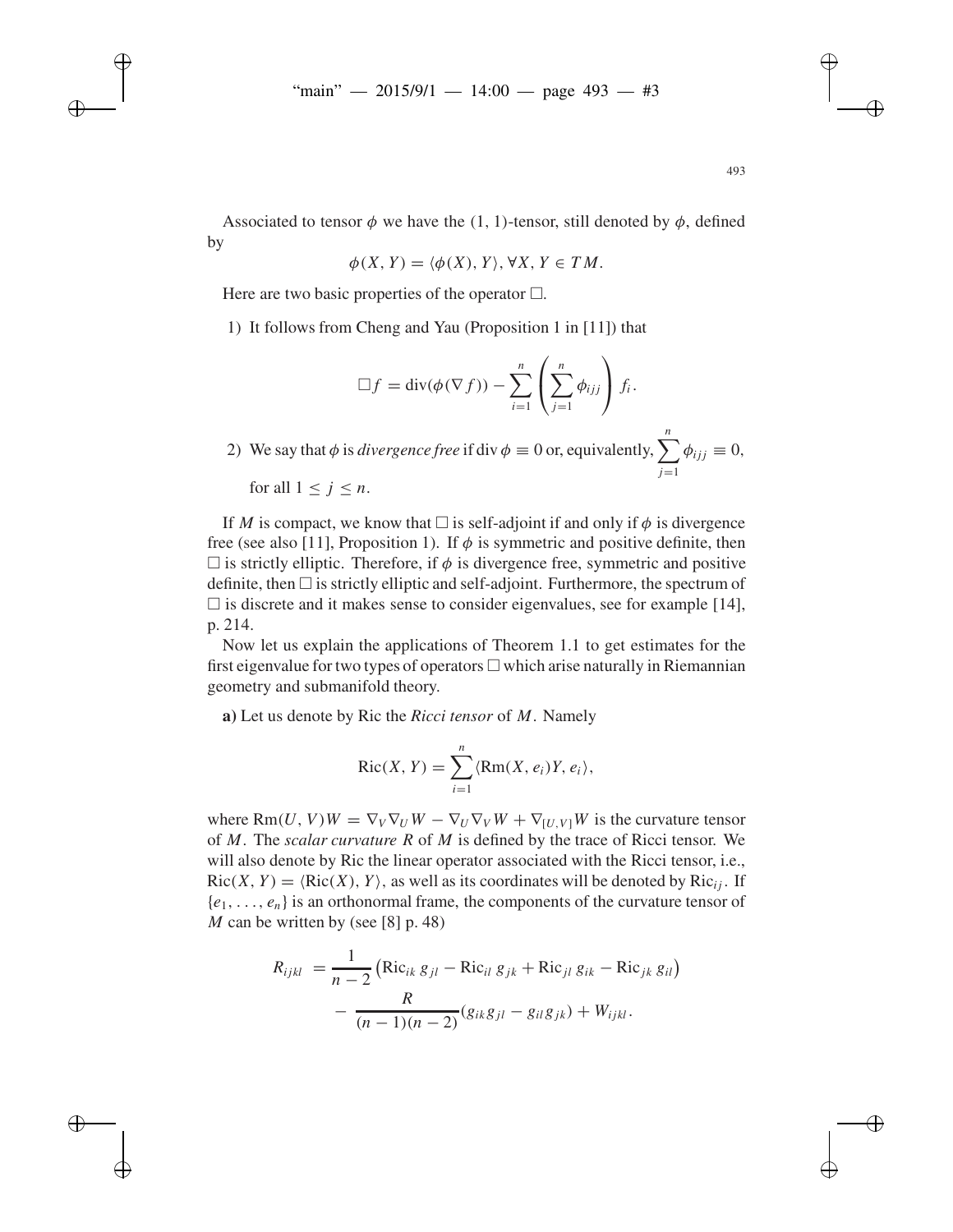where  $W_{ijkl}$  are the components of the *Weyl tensor W*.

When  $n > 3$ , the components of *Schouten operator S* of *M* are defined by

$$
S_{ij} = \text{Ric}_{ij} - \frac{R}{2(n-1)}g_{ij}.
$$

In this case, one can rewrite the components of the curvature tensor by

$$
R_{ijkl} = \frac{1}{n-2} \left( S_{ik} g_{jl} - S_{il} g_{jk} + S_{jl} g_{ik} - S_{jk} g_{il} \right) + W_{ijkl}.
$$

The operator  $\Box_S$  is defined by

$$
\Box_S f = \sum_{i,j=1}^n S_{ij} f_{ij} = \sum_{i,j=1}^n \left( \text{Ric}_{ij} - \frac{R}{2(n-1)} g_{ij} \right) f_{ij}.
$$

We prove (see equation (5.1), p. 512) that *S* is divergence free (or equivalently,  $\square$ <sub>S</sub> is self-adjoint) if and only if *M* has constant scalar curvature.

**Definition 1.1.** *A Riemannian manifold is called to have* harmonic Weyl tensor  $if \text{div } W \equiv 0.$ 

In this case, the Schouten operator is a Codazzi operator, i.e.,  $S_{iik} = S_{iki}$ . Our first application of Theorem 1.1 is the following

**Theorem 1.2.** Let  $M^n$ ,  $n > 4$  be a compact Riemannian manifold which has *harmonic Weyl tensor. If M has constant scalar curvature R and the Schouten*  $t$ ensor is positive definite, then the first nonzero eigenvalue  $\mu_1(\Box_S, M)$  satisfies

$$
\mu_1(\square_S, M) \ge
$$
  
\n
$$
\frac{n-2}{2(n-1)} \left( \frac{R}{R - 2L_0} \right) \left[ L_0^2 - \left( \frac{R}{2(n-1)} + K_0 \right) L_0 + \frac{1}{2} K_0 R \right],
$$
\n(1.3)

*where*  $K_0$  *and*  $L_0$  *are the lower bounds of the sectional curvature and Ricci curvature of M, respectively.*

*Furthermore, the equality holds if and only if M is the round sphere*  $\mathbb{S}^n(K_0)$ *.* 

**Remark 1.3.** Recall that a Riemannian manifold (*M*, *g*) is said *locally conformally flat* if, for any  $p \in M$ , there exists a neighborhood V of p and a smooth function *f* defined on *V* such that  $(V, e^{2f}g)$  is flat. It is well known (cf. [8], p. 60) that  $M^n$ ,  $n > 4$ , is locally conformally flat if and only if the Weyl tensor vanishes. In [9], Q.M. Cheng has proved that the only compact,

494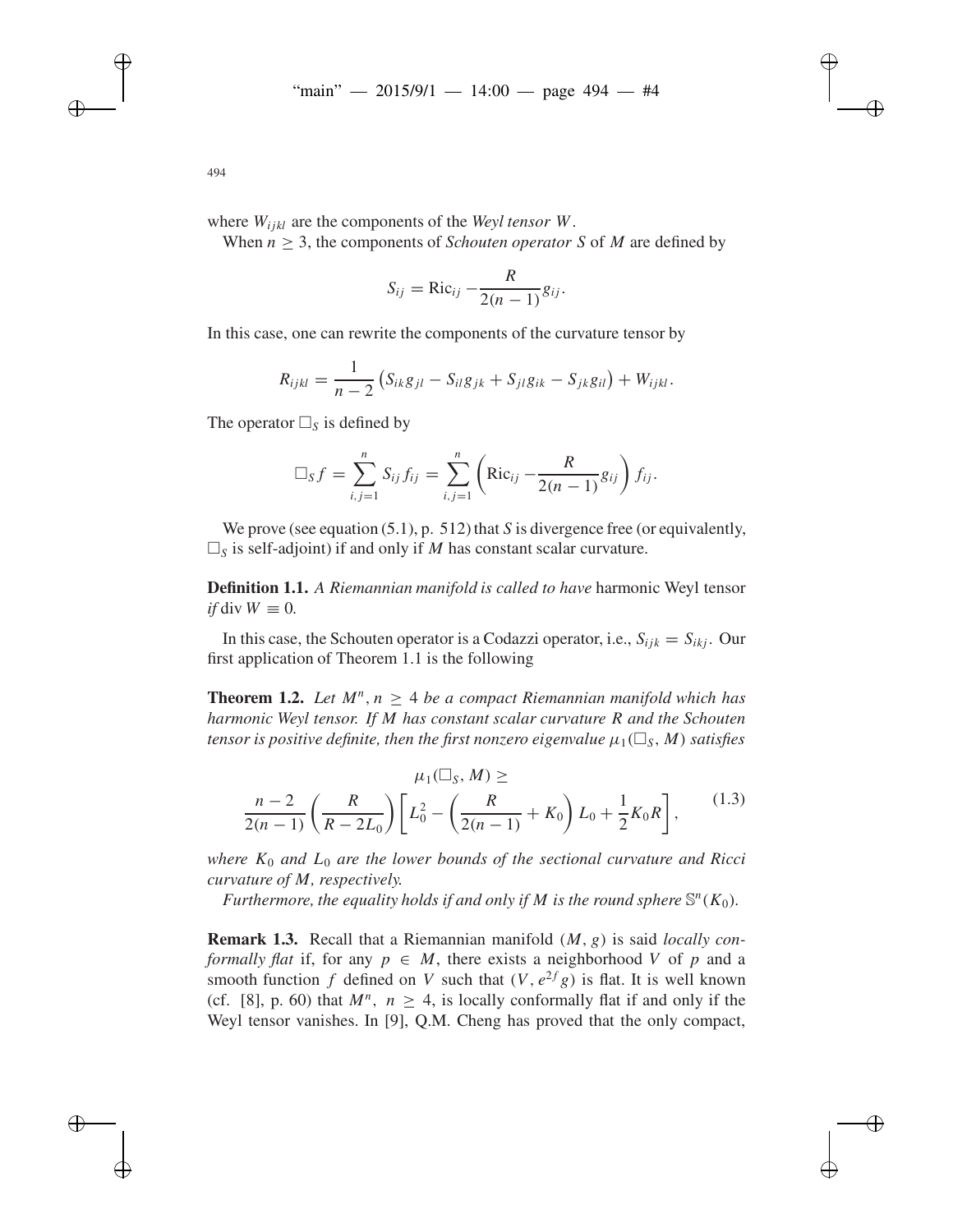connected, oriented, locally conformally flat, *n*−dimensional Riemannian manifold with constant scalar curvature and non-negative Ricci curvature are those which are quotients of a space form or a Riemannian product  $\mathbb{S}^1 \times \mathbb{S}^n(\kappa)$ . On the other hand, there are many examples of compact manifolds with harmonic Weyl tensor, see, for example, [8], p. 440–443.

**b)** Our second application is about isometric immersions.

Let  $M^n$  be a *n*-dimensional Riemannian manifold and  $x : M^n \rightarrow \overline{M}^{n+1}$ be an isometric immersion of *M* to  $(n + 1)$ -dimensional Riemannian manifold. Denote by *A* and *H* the *shape operator* and the mean curvature of the immersion. If  $\lambda_1, \lambda_2, \ldots, \lambda_n$  are the eigenvalues of *A*, i.e. the principal curvatures of the immersion, then  $H = \sum_{i=1}^{n} \lambda_i$ .

The *first Newton transformation*  $P_1$  :  $TM \rightarrow TM$ , associated with the second fundamental form *A*, is defined by

$$
P_1 = H I - A.
$$

Let us define the differential operator  $L_1$  by

$$
L_1 f = \sum_{i,j=1}^n (P_1)_{ij} f_{ij} = \sum_{i,j=1}^n (Hg_{ij} - h_{ij}) f_{ij},
$$
 (1.4)

where  $h_{ij}$  are the components of second fundamental form. Note that  $P_1$  is a symmetric linear operator. The operator  $L_1$  was first introduced by Voss in [24] and appears naturally in the study of variation theory for curvature functional  $A_1 = \int_M H dM$ , which is called 1–area of *M*. See for example [20] and [7] for more details.

It has been shown by Reilly, [20], that  $P_1$  is divergence free when  $\overline{M}$  is a space form of constant sectional curvature. Therefore, under these assumptions,  $L_1$  is self-adjoint.

The eigenvalues of *L*<sup>1</sup> plays an important role in the study of stability for hypersurfaces with constant*r*-mean curvature (see, for examples, [1, 2, 3, 4, 6]). In the case that  $A > 0$ , we have  $P_1$  positive definite. Therefore,  $L_1$  is an elliptic operator. We have the following first eigenvalue estimate.

**Theorem 1.3.** Let  $x : M^n \to \overline{M}^{n+1}(\kappa)$  be an isometric immersion of a com*pact Riemannian manifold into a space form of constant sectional curvature* κ*. Suppose that shape operator A satisfies*

$$
0 < \alpha I \le A \le a\alpha I,
$$

*where*  $\alpha > 0$  *and*  $a > 1$  *are constants. Then*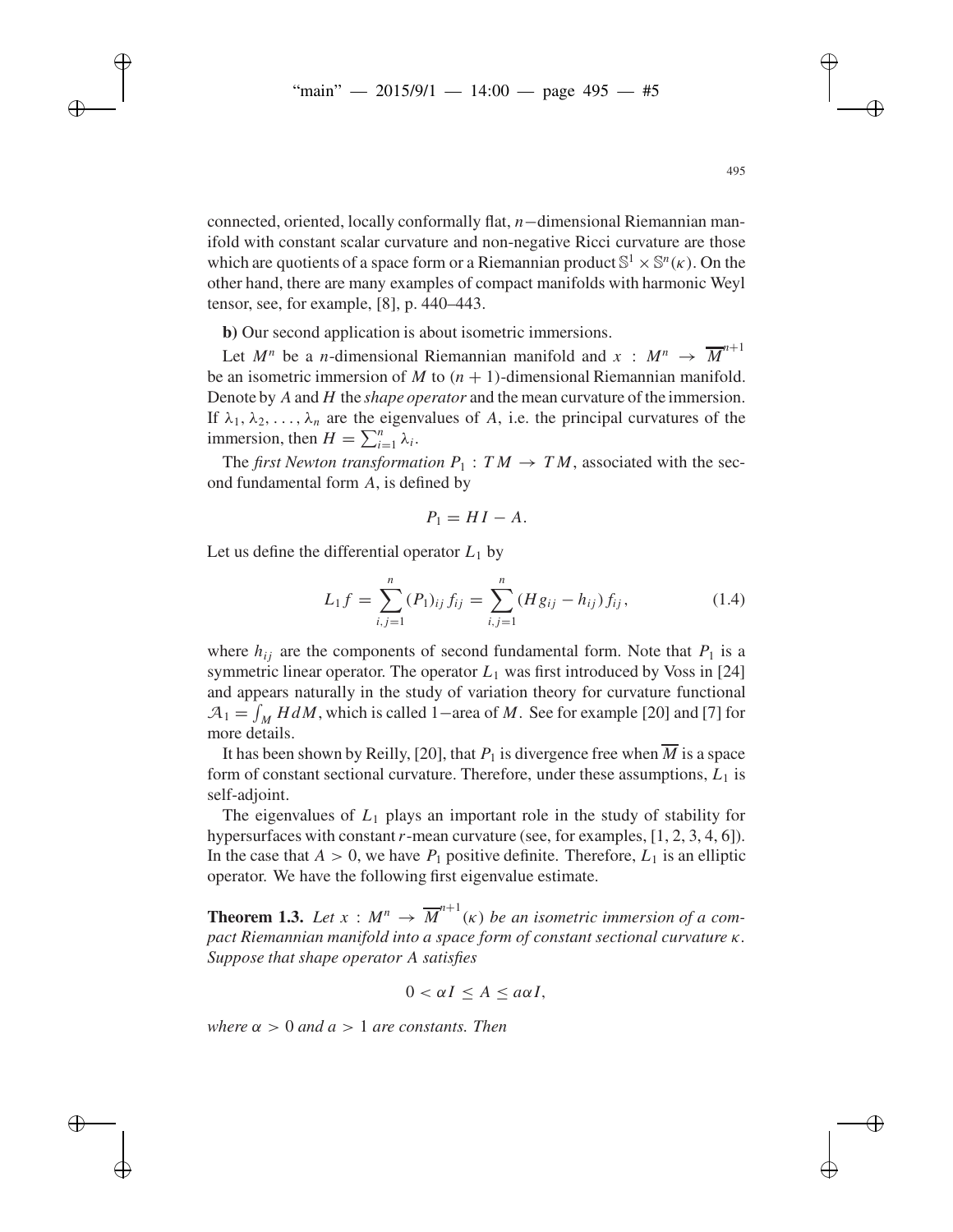1) when  $\kappa > 0$ , the first nonzero eigenvalue  $\mu(L_1, M)$  of operator  $L_1$  satisfies

$$
\mu(L_1, M) \ge \frac{1}{2} \left( \frac{na}{na - 1} \right) \left[ 2(n - 1)\alpha^3(n - a^2) + 2\kappa(n - 1)^2 \alpha - \sigma \right]
$$

*where*  $\sigma = \max_{(p,v)\in TM}$  tr(Hess  $H|_{v^{\perp}}(p)$  *and*  $v^{\perp} = \{u \in T_pM; \langle u, v \rangle = 0\};$ 

2) when  $\kappa \leq 0$ , the first nonzero eigenvalue  $\mu(L_1, M)$  of operator  $L_1$  satisfies

$$
\mu(L_1, M) \geq \frac{1}{2} \left( \frac{na}{na-1} \right) \left[ 2(n-1)\alpha^3(n-a^2) + 2\kappa(n-1)^2 a\alpha - \sigma \right].
$$

*Furthermore, the equalities hold if and only if M is a geodesic sphere with the canonical immersion.*

**Remark 1.4.** If  $A > \alpha I > 0$  then, by using Gauss equation,

$$
\operatorname{Ric} \ge (n-1)[\kappa + \alpha^2] = \operatorname{Ric}_{\mathbb{S}^n(\alpha)} > 0,
$$

for  $\alpha^2 > -\kappa$ . That is: Ric >  $(n-1)\Lambda > 0$  for some constant  $\Lambda > 0$ . Conversely, if we assume the Lichnerowicz condition Ric  $> (n-1)\Lambda > 0$ , then by using Gauss equation again, we have  $\langle A \circ P_1(X), X \rangle \ge (n-1)[\Lambda - \kappa]|X|^2$ . If we assume in addition that  $P_1 > 0$  and  $\Lambda > \kappa$ , then *A* is positive definite.

**Remark 1.5.** If the mean curvature *H* is constant and  $A \geq \kappa I$ , then  $x(M^n)$  is a geodesic sphere. In fact,

- (1) if  $\kappa = 0$ , by Hadamard theorem, cf. [15], [12], the immersion  $x : M^n \to$  $\mathbb{R}^{n+1}$  is an embedding and  $x(M^n)$  is a boundary of a convex domain of  $\mathbb{R}^{n+1}$ . Thus by using the Alexandrov Theorem, cf. [5],  $x(M^n)$  is a round sphere;
- (2) if  $\kappa > 0$ , by do Carmo-Warner Theorem, cf. [12], then  $x : M^n \to \mathbb{S}^{n+1}(\kappa)$ is an embedding and  $x(M^n)$  is either totally geodesic or contained in a open hemisphere. In the last case,  $x(M^n)$  is a boundary of a convex domain in  $\mathbb{S}^{n+1}(\kappa)$ . Since  $A > \kappa I > 0$ ,  $x(M)$  cannot be totally geodesic. Thus  $x(M)$  is contained in an open hemisphere. On the other hand, in [17], S. Montiel and A. Ros proved that if  $x : M^n \to \mathbb{S}^{n+1}(\kappa)$  is an embedding such that the *r*-mean curvature  $S_r$  is constant for some *r* and  $x(M^n)$  is contained in a open hemisphere, then  $M<sup>n</sup>$  is a geodesic sphere;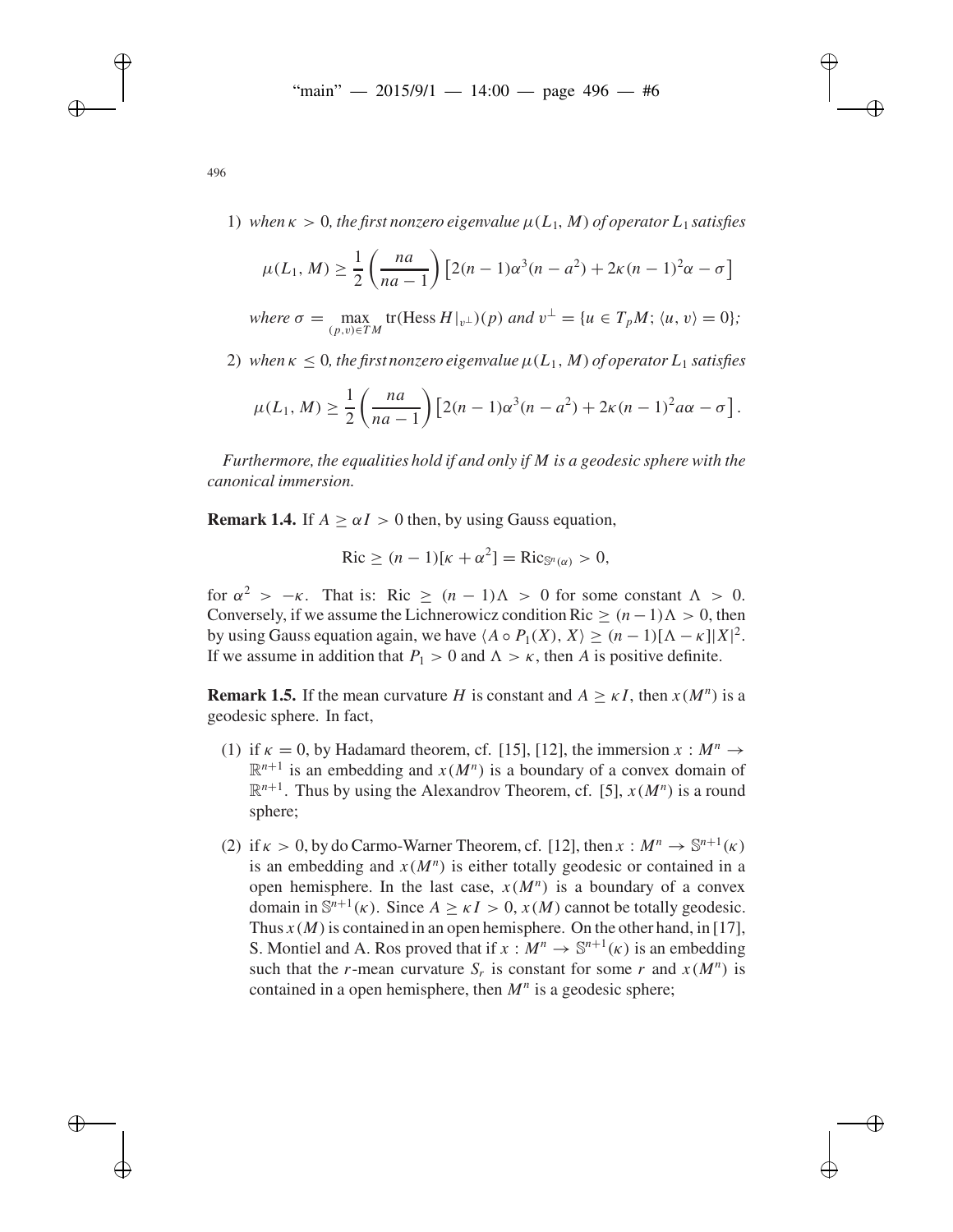(3) if  $\kappa$  < 0, by do Carmo-Warner Theorem, cf. [12], then  $x : M^n \to$  $\mathbb{H}^{n+1}(\kappa)$  is an embedding and  $x(M^n)$  is a boundary of a convex domain in  $\mathbb{H}^{n+1}(\kappa)$ . On the other hand, in [17], S. Montiel and A. Ros proved that if  $x : M^n \to \mathbb{H}^{n+1}(\kappa)$  is an embedding such that  $S_r$  is constant for some *r* then  $M^n$  is a geodesic sphere.

The rest of the paper is organized as follows: In Section 2, we give the proof of Theorem 1.1, in Section 3 we prove Theorem 1.2, and in Section 4 we prove Theorem 1.3. Eventually, in the Appendix, we prove Proposition 5.1, which collects some properties of the Newton and Shouten tensors that we use throughout the paper.

## **2 A Bochner-type formula**

In this section we will prove a Bochner type formula for the differential operator  $\Box$  mentioned in the introduction.

**Proof of Theorem 1.1.** For a point  $p \in M$ , for any orthonormal frame  ${e_1, ..., e_n}$  near *p*, we have  $|\nabla f|^2 = \sum_{i=1}^n (f_i)^2$  and

$$
\frac{1}{2}\Box(|\nabla f|^2) = \frac{1}{2}\sum_{i=1}^n \sum_{j,k=1}^n \phi_{jk}(f_i^2)_{jk}
$$
  
= 
$$
\sum_{i=1}^n \sum_{j,k=1}^n f_i \phi_{jk}(f_i)_{jk} + \sum_{i=1}^n \sum_{j,k=1}^n \phi_{jk}(f_i)_j(f_i)_k.
$$

Now we choose an orthonormal frame  $\{e_1, \ldots, e_n\}$  such that  $\phi$  is diagonalized at *p*, i.e.  $\phi_{ik} = \mu_i g_{ik}$ , where  $\mu_i$  are eigenvalues of  $(\phi_{ik})$ . Then we choose an orthonormal frame in a neighborhood of  $p \in M$  by parallel translating frame  ${e_1, \ldots, e_n}$  at *p*. Here at *p*, we have  $\nabla_{e_i} e_j = 0$  at *p*. Moreover,  $\nabla_{e_i} e_j = 0$ along the geodesic tangent to  $e_i$  which implies  $\nabla_{e_i}\nabla_{e_i}e_i = 0$  at *p* for all *i*, *j*. Thus we have

$$
\frac{1}{2} \Box(|\nabla f|^2) = \sum_{i,j=1}^n f_i \mu_j(f_i)_{jj} + \sum_{i,j=1}^n \phi_{jj}(f_i)_j(f_i)_j.
$$

Since the terms  $(f_i)_i$  and  $(f_i)_{ii}$  denote differentiation of the function  $f_i$ , in general they are not equal to the covariant derivatives  $f_{ij}$  and  $f_{ijj}$  of f. However, by the special choice of our frame, we have  $(f_i)_j = f_{ij}$  and  $(f_i)_{jj} = f_{ijj}$  at *p*.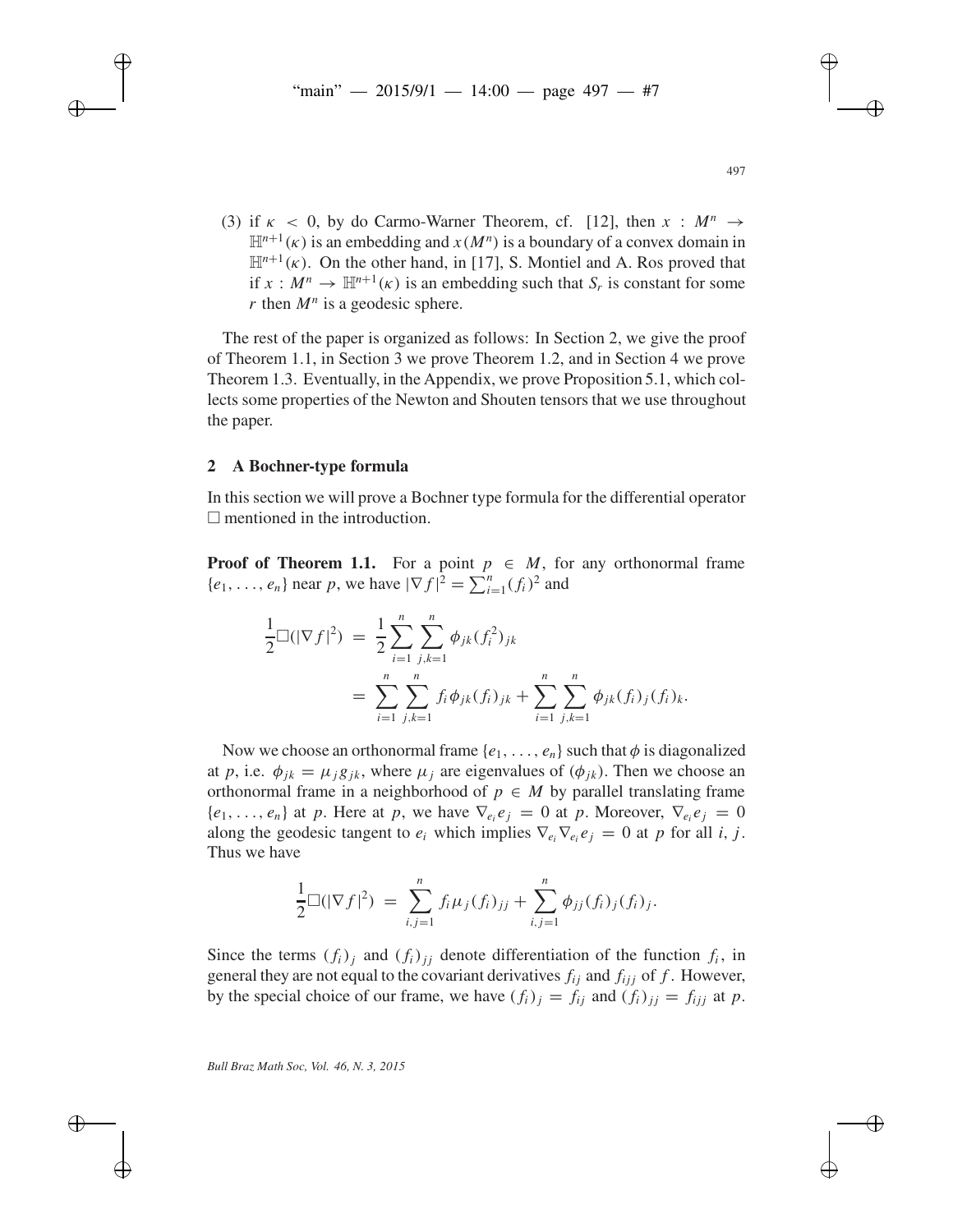Therefore, at *p*

$$
\sum_{i,j=1}^{n} f_i \mu_j(f_i)_{jj} = \sum_{i,j,k=1}^{n} f_i f_{jki} \phi_{jk} + \sum_{i,j,k,m=1}^{n} f_i f_m R_{mjik} \phi_{jk}
$$
  
= 
$$
\sum_{i,j,k=1}^{n} f_i (f_{jk} \phi_{jk})_i - \sum_{i,j,k=1}^{n} f_i f_{jk} \phi_{jki} + \sum_{i,j,k,m=1}^{n} f_i f_m R_{mjik} \phi_{jk}.
$$

Hence

$$
\frac{1}{2}\Box(|\nabla f|^2) = \langle \nabla f, \nabla (\Box f) \rangle + \sum_{i,j,k=1}^n \phi_{ij} f_{jk} f_{ki}
$$
\n
$$
+ \sum_{i,j,k,m=1}^n f_i f_m R_{mjik} \phi_{jk} - \sum_{i,j,k=1}^n f_i f_{jk} \phi_{jki}.
$$
\n(2.1)

On the other hand,

$$
-\sum_{i,j,k=1}^{n} f_i f_{jk} \phi_{jki} = \sum_{i,j,k=1}^{n} f_i f_{jk} (\phi_{jik} - \phi_{jki}) - \sum_{i,j,k=1}^{n} f_i f_{jk} \phi_{jik}
$$
  

$$
= \sum_{k=1}^{n} \left( \sum_{i,j=1}^{n} f_i f_j (\phi_{jik} - \phi_{jki}) \right)_{k} - \sum_{i,j,k=1}^{n} f_i f_j (\phi_{jik} - \phi_{jki})_{k}
$$
  

$$
- \sum_{i,j,k=1}^{n} f_{ik} f_j (\phi_{jik} - \phi_{jki}) - \sum_{i,j,k=1}^{n} f_i f_{kj} \phi_{jik}
$$
  

$$
= \sum_{k=1}^{n} \left( \sum_{i,j=1}^{n} f_i f_j (\phi_{jik} - \phi_{jki}) \right)_{k} - \sum_{i,j,k=1}^{n} f_i f_j (\phi_{jik} - \phi_{jki})_{k}
$$
  

$$
- \sum_{i,j,k=1}^{n} f_j f_{ik} \phi_{jik},
$$

when we used in the last equality that  $\sum_{i,j,k=1}^{n} f_j f_{ik} \phi_{jki} = \sum_{i,j,k=1}^{n} f_i f_{kj} \phi_{jik}$ . Then

$$
\frac{1}{2}\Box\left(|\nabla f|^{2}\right) = \langle \nabla f, \nabla(\Box f)\rangle + \sum_{i,j,k=1}^{n} \phi_{ij} f_{jk} f_{ki} + \sum_{i,j,k,m=1}^{n} f_{i} f_{m} R_{mjik} \phi_{jk} \n+ \sum_{k=1}^{n} \left(\sum_{i,j=1}^{n} f_{i} f_{j} (\phi_{jik} - \phi_{jki})\right)_{k} \n- \sum_{i,j,k=1}^{n} f_{i} f_{j} (\phi_{jik} - \phi_{jki})_{k} - \sum_{i,j,k=1}^{n} f_{j} f_{ik} \phi_{jik}.
$$
\n(2.2)

498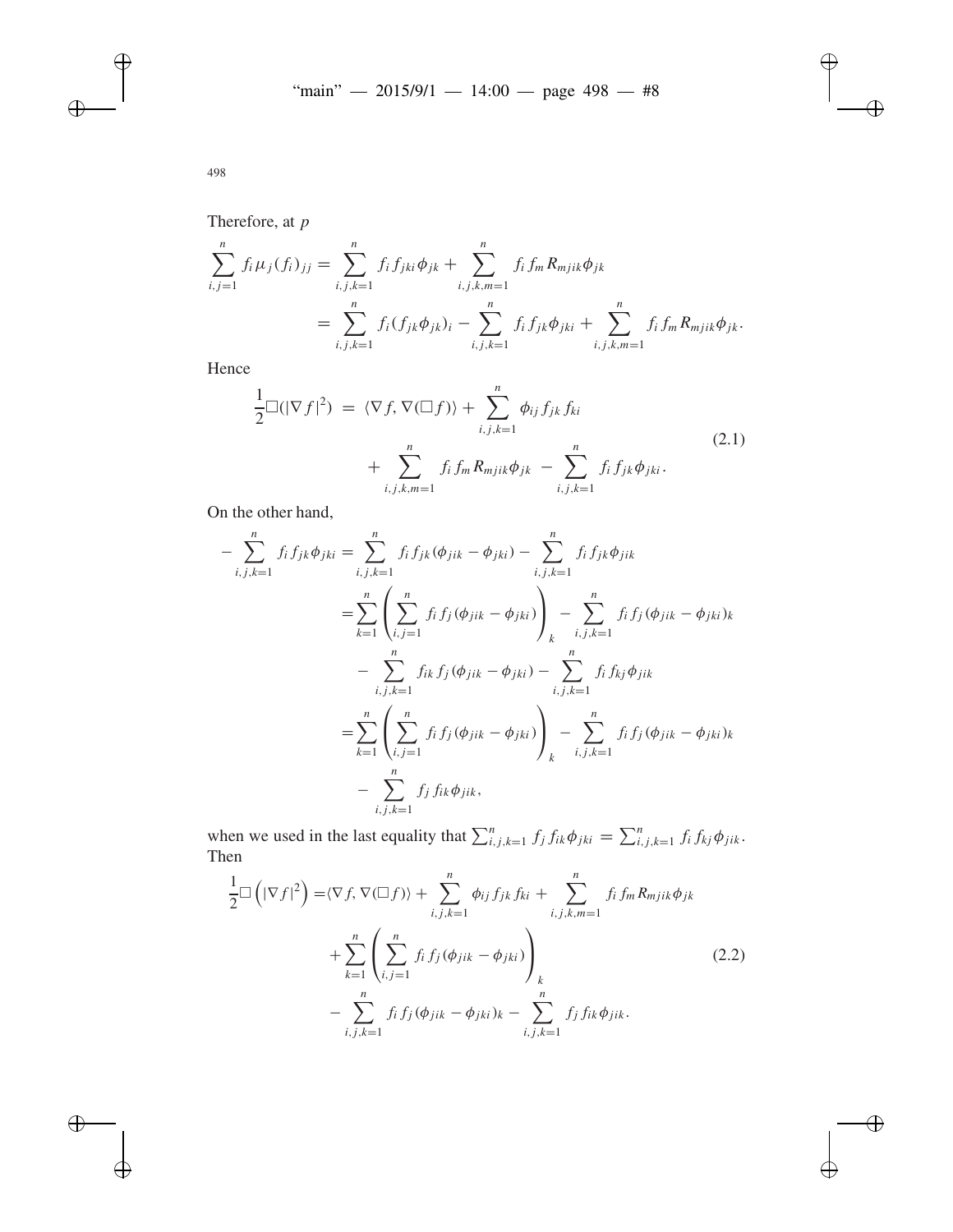In order to find a more suited expression for the term  $-\sum_{i,j,k=1}^{n} f_i f_j(\phi_{jik} - \phi_{jik})$  $\phi_{jki}$ )<sub>k</sub> above, we use the following computation (see [11], Eq. (2.4), p. 198):

$$
\Delta \phi_{ij} = \sum_{k=1}^{n} (\phi_{ijkk} - \phi_{ikjk}) + \sum_{k=1}^{n} (\phi_{ikkj} - c\phi_{kkij}) + c \left( \sum_{k=1}^{n} \phi_{kk} \right)_{ij} - \sum_{m,k=1}^{n} \phi_{mk} R_{mikj} - \sum_{m,k=1}^{n} \phi_{im} R_{mkkj},
$$

which implies

$$
- \sum_{i,j,k=1}^{n} f_i f_j (\phi_{ijk} - \phi_{ikj})_k = \sum_{i,j=1}^{n} f_i f_j \left( \sum_{k=1}^{n} \phi_{ikk} - c \sum_{k=1}^{n} \phi_{kki} \right)_j
$$
  
+ 
$$
c \sum_{i,j=1}^{n} (\text{tr } \phi)_{ij} f_i f_j
$$
  
- 
$$
- \sum_{i,j,k,m=1}^{n} f_i f_j \phi_{mk} R_{mikj}
$$
  
+ 
$$
+ \sum_{i,j,k,m=1}^{n} f_i f_j \phi_{im} R_{mkik}
$$
  
- 
$$
- \sum_{i,j=1}^{n} f_i f_j \Delta \phi_{ij}.
$$
 (2.3)

Rewriting the last term in right hand side of (2.2) we have

$$
-\sum_{i,j,k=1}^{n} f_j f_{ik} \phi_{jik} = -\sum_{i,j,k=1}^{n} (f_j f_{ik} \phi_{ji})_k + \sum_{i,j,k=1}^{n} f_{jk} f_{ik} \phi_{ji} + \sum_{i,j,k=1}^{n} f_j f_{ikk} \phi_{ij}
$$
  

$$
= -\sum_{k=1}^{n} \left( \sum_{i,j=1}^{n} f_j \phi_{ij} f_{ik} \right)_k + \sum_{i,j,k=1}^{n} \phi_{ij} f_{jk} f_{ki}
$$
(2.4)  

$$
\sum_{i,j,k=1}^{n} f_j f_{kki} \phi_{ij} + \sum_{i,j,k,m=1}^{n} f_j f_m R_{mkik} \phi_{ij}.
$$

Equation (1.2) follows by replacing the expressions of (2.3) and (2.4) in (2.2), and noting that

$$
\sum_{i,j,k,m=1}^{n} f_i f_j \phi_{mk} R_{mikj} = \sum_{i,j,k,m=1}^{n} f_i f_m \phi_{jk} R_{mjik}.
$$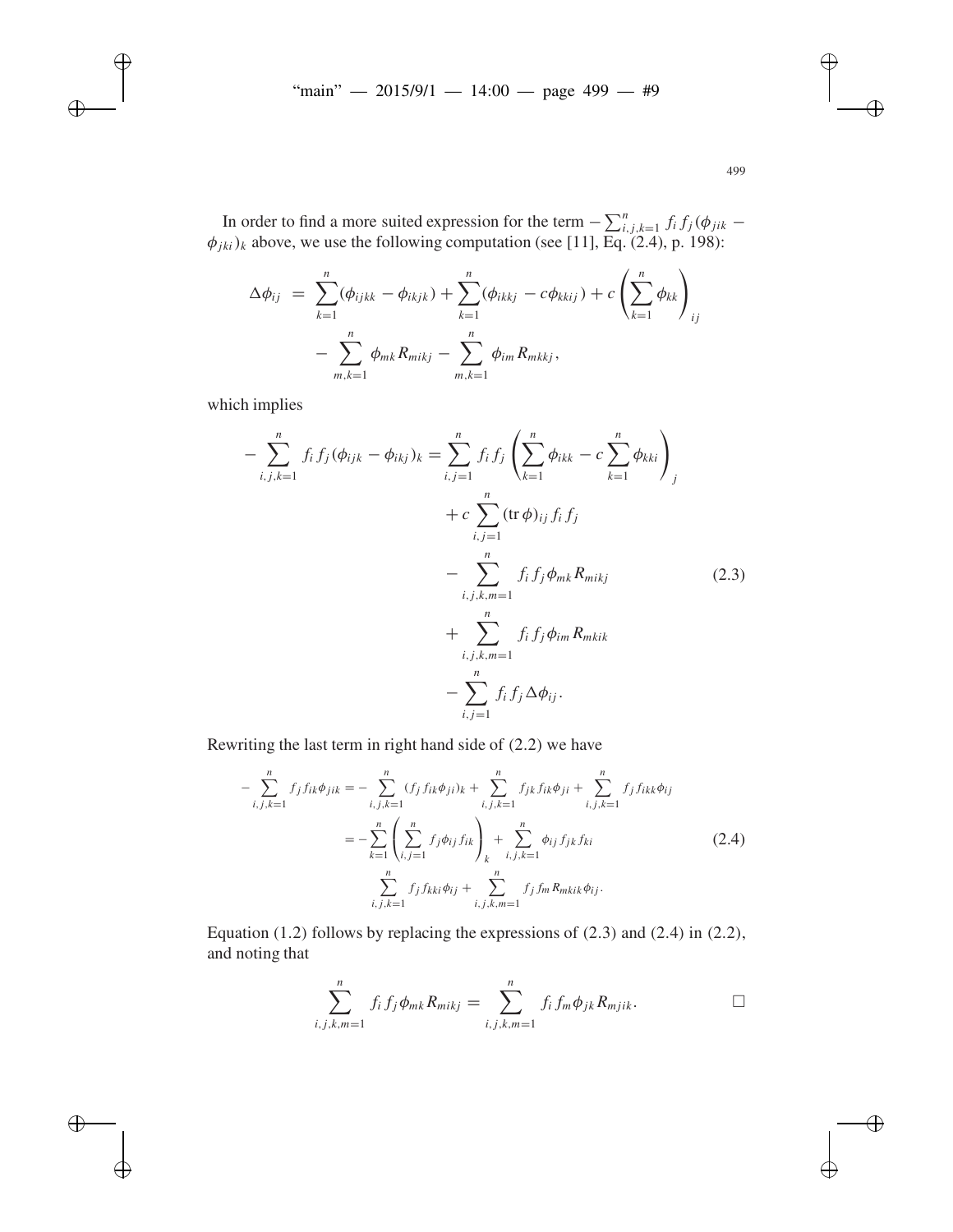500

# **3 Estimate of first eigenvalue of the Shouten operator**

The main purpose of this section is to prove Theorem 1.2. We start with proving two lemmas.

**Lemma 3.1 (Generalized Newton inequality).** Let A and B be two  $n \times n$ *symmetric matrices. If B is positive definite, then*

$$
\operatorname{tr}(A^2 B) \ge \frac{[\operatorname{tr}(AB)]^2}{\operatorname{tr} B},\tag{3.1}
$$

*and the equality holds if and only if*  $A = \alpha I$  *for some*  $\alpha \in \mathbb{R}$ *.* 

**Proof.** Let *C* be a positive definite matrix. By using the Cauchy-Schwarz **i**nequality with  $A\sqrt{C}$  and  $(\sqrt{C})^{-1}B$ , and the fact tr[ $(AB)^2$ ] ≤ tr( $A^2B^2$ ), which holds for symmetric matrices, we have

[tr(*AB*)]<sup>2</sup> = tr(
$$
A\sqrt{C}(\sqrt{C})^{-1}B
$$
)<sup>2</sup>  $\leq$  tr( $A^2C$ ) tr( $B^2C^{-1}$ ).

In particular, since *B* is positive definite, we can choose  $C = B$  to obtain

$$
[\text{tr}(AB)]^2 \le \text{tr}(A^2B) \,\text{tr}\, B,
$$

i.e.,

$$
tr(A^2B) \ge \frac{[tr(AB)]^2}{tr B}.
$$

The equality holds if and only if

$$
A\sqrt{B} = \alpha(\sqrt{B})^{-1}B \Leftrightarrow (A\sqrt{B})\sqrt{B}
$$
  
=  $\alpha(\sqrt{B})^{-1}B\sqrt{B} \Leftrightarrow AB = \alpha B \Leftrightarrow A = \alpha I.$ 

**Remark 3.1.** When  $B = I$ , the inequality (3.1) becomes

$$
||A||^2 \ge \frac{1}{n} (\text{tr } A)^2,
$$

which is known as the *(classical) Newton inequality*.

When  $A = [f_{ii}]_{n \times n}$  and  $B = [\phi_{ii}]_{n \times n}$ , (3.1) implies

**Lemma 3.2.** *If*  $\phi$  *is positive definite, then* 

$$
\sum_{i,j,k=1}^n \phi_{ij} f_{jk} f_{ki} \geq \frac{(\Box f)^2}{\operatorname{tr} \phi},
$$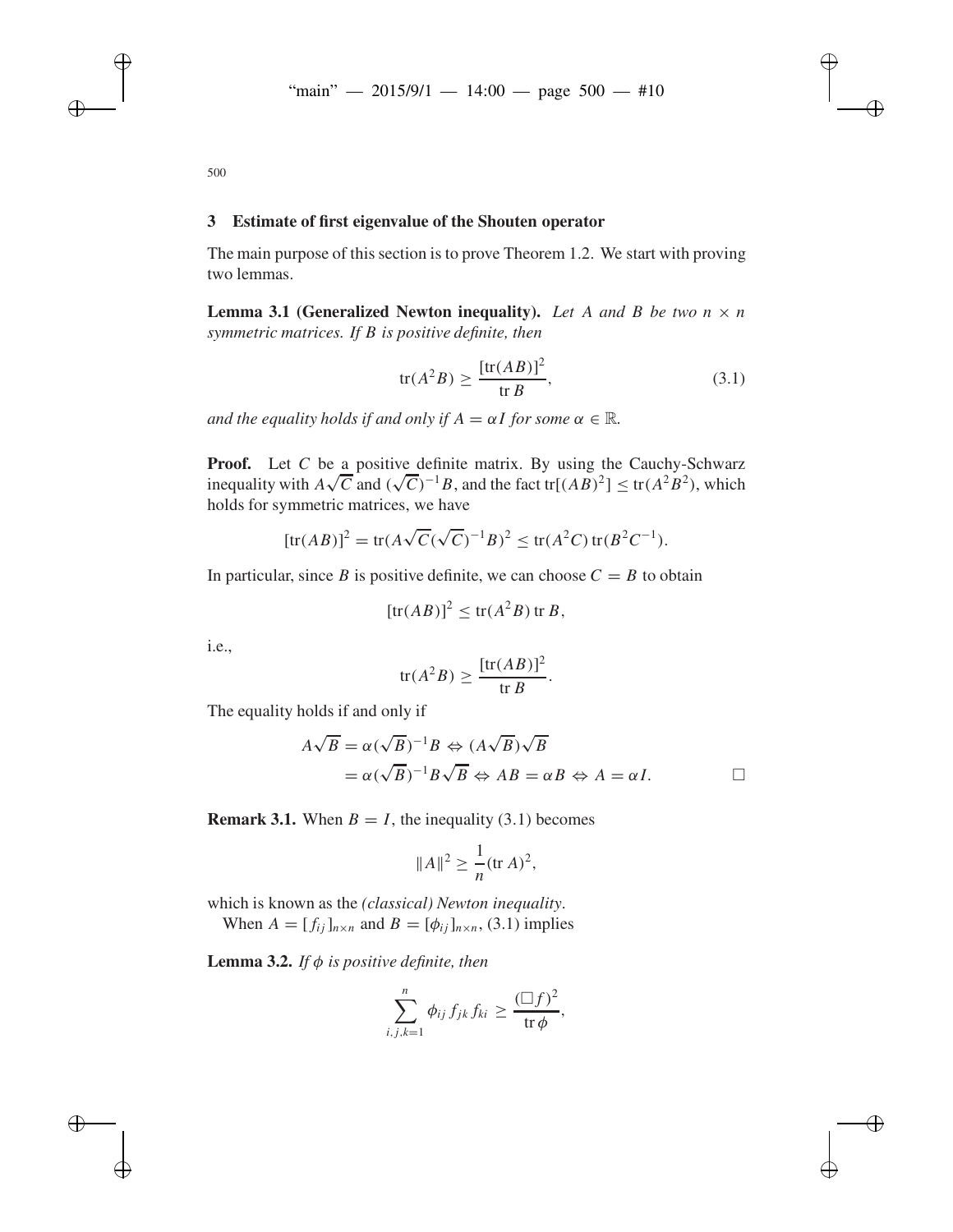*and the equality holds if and only if,*  $f_{ij} = \alpha g_{ij}$ *, i.e.,* Hess  $f(X, Y) = \alpha \langle X, Y \rangle$ . In Proposition 5.1, item (4), in the Appendix, we have

$$
\operatorname{div} S = \nabla(\operatorname{tr} S).
$$

Therefore *S* is divergence free if and only if *M* has constant scalar curvature. Now let us prove Theorem 1.2.

**Proof of Theorem 1.2.** Since  $S_{ijk} = S_{jki}$  and div  $S = 0$ , the Bochner formula of Theorem 1.1 in this case becomes

$$
\frac{1}{2}\Box_{S}|\nabla f|^{2} = \langle \nabla f, \nabla(\Box_{S}f) \rangle + 2 \sum_{i,j,k=1}^{n} S_{ij}f_{jk}f_{ki} + \langle S(\nabla f), \nabla(\Delta f) \rangle \n+ 2 \text{Ric}(\nabla f, S(\nabla f)) - \sum_{i,j=1}^{n} f_{i}f_{j} \Delta S_{ij} - \sum_{k=1}^{n} \left( \sum_{i,j=1}^{n} f_{j}S_{ij}f_{ik} \right)_{k}.
$$
\n(3.2)

Let us integrate and estimate each terms in the equation (3.2). We will complete our proof after proving two claims.

**Claim 1.** Let  $\mu > 0$  and a smooth function  $f : M \to \mathbb{R}$  such that  $\Box_S f = -\mu f$ , *then*

$$
\int_M \langle S(\nabla f), \nabla(\Delta f) \rangle dM = -\mu \int_M |\nabla f|^2 dM.
$$

In fact, by using Divergence Theorem, we have

$$
\int_{M} \langle S(\Delta f), \nabla(\Delta f) \rangle dM = \int_{M} \text{div}(\Delta f \cdot S(\nabla f)) dM - \int_{M} \Delta f \cdot \text{div}(S(\nabla f)) dM
$$
  
= 
$$
- \int_{M} \Delta f \cdot \Box_{S} f dM
$$
  
= 
$$
\mu \int_{M} f \Delta f dM
$$
  
= 
$$
-\mu \int_{M} |\nabla f|^{2} dM.
$$

**Claim 2.**

$$
\int_M \left[2\operatorname{Ric}(\nabla f, S(\nabla f)) - \sum_{i,j=1}^n f_i f_j \Delta S_{ij}\right] dM \ge \Gamma \int_M |\nabla f|^2 dM,
$$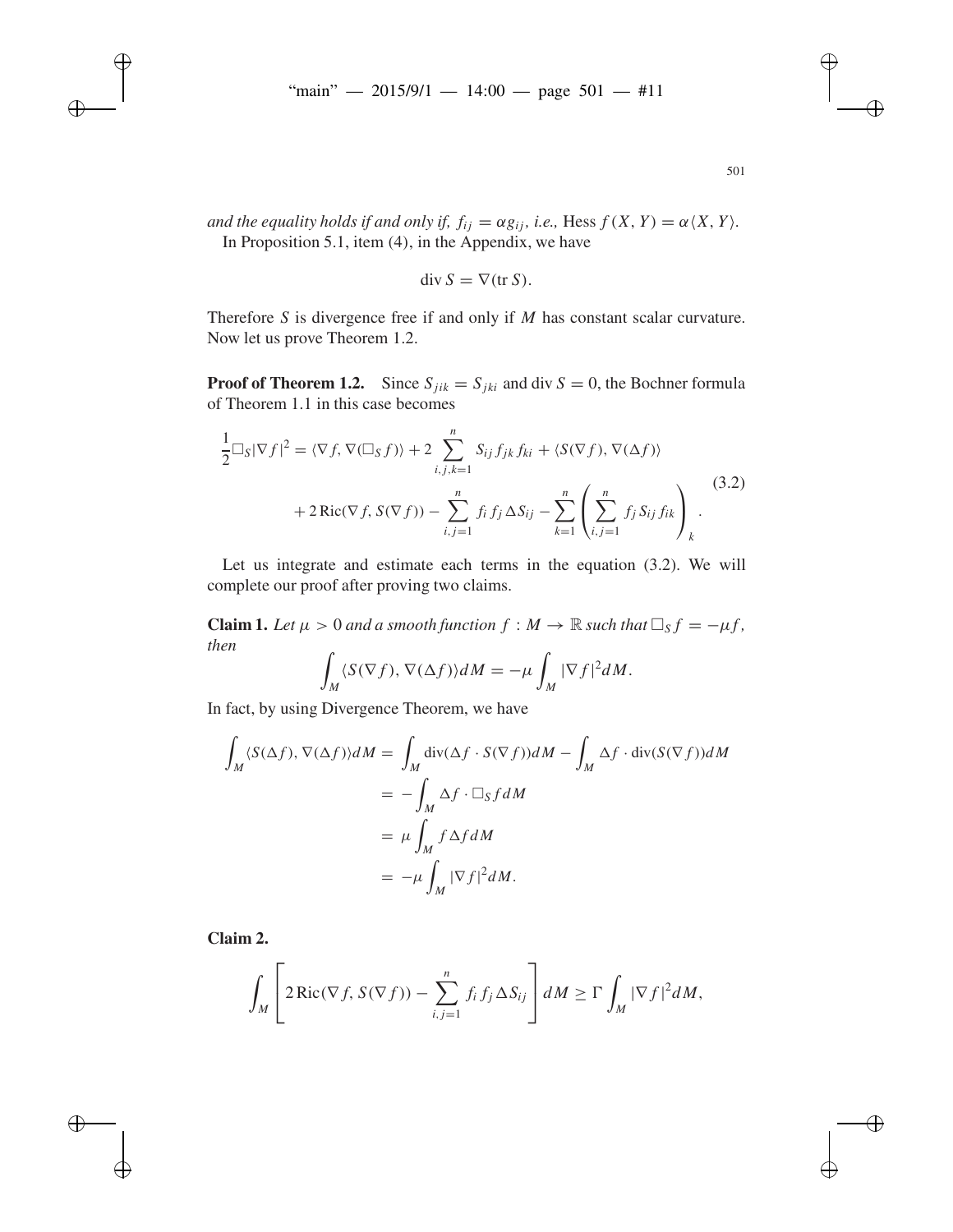*where*

$$
\Gamma = L_0^2 - \left(\frac{R}{2(n-1)} + K_0\right) L_0 + \frac{1}{2} K_0 R.
$$

To prove this claim, first note that

$$
Ric(\nabla f, S(\nabla f)) = \langle Ric(\nabla f), S(\nabla f) \rangle
$$
  
=  $\left\langle \left( S + \frac{R}{2(n-1)} I \right) (\nabla f), S(\nabla f) \right\rangle$   
=  $|S(\nabla f)|^2 + \frac{R}{2(n-1)} \langle S(\nabla f), \nabla f \rangle$ .

Since *S* is a Codazzi tensor,

$$
(\Delta S)_{ij} := \sum_{k=1}^n S_{ijkk} = \sum_{k=1}^n S_{ikjk} = \sum_{k=1}^n S_{kijk}.
$$

By using Ricci identity

$$
S_{kijk} = S_{kikj} + \sum_{m=1}^{n} S_{mk} R_{mijk} + \sum_{m=1}^{n} S_{mi} R_{mkjk},
$$

and following a computation of Cheng and Yau, cf. [11], we have

$$
(\Delta S)_{ij} = \sum_{k=1}^{n} S_{kkij} + \sum_{m,k=1}^{n} S_{mk} R_{mijk} + \sum_{m,k=1}^{n} S_{mi} R_{mkjk}
$$
  
\n
$$
= (\text{tr } S)_{ij} + \sum_{m=1}^{n} S_{mi} \text{Ric}_{mj} + \sum_{m,k=1}^{n} S_{mk} R_{mijk}
$$
  
\n
$$
= \sum_{m=1}^{n} S_{mi} \left( S_{mj} + \frac{R}{2(n-1)} g_{mj} \right) + \sum_{m,k=1}^{n} S_{mk} R_{mijk}
$$
  
\n
$$
= \sum_{m=1}^{n} S_{mi} S_{mj} + \frac{R}{2(n-1)} \sum_{m=1}^{n} S_{mi} g_{mj} + \sum_{m,k=1}^{n} S_{mk} R_{mijk}
$$
  
\n
$$
= (S^2)_{ij} + \frac{\text{tr } S}{n-2} S_{ij} + \sum_{m,k=1}^{n} S_{mk} R_{mijk}.
$$

We now choose an orthonormal frame such that  $S_{ij} = \lambda_i g_{ij}$  at a point  $p \in M$ .

502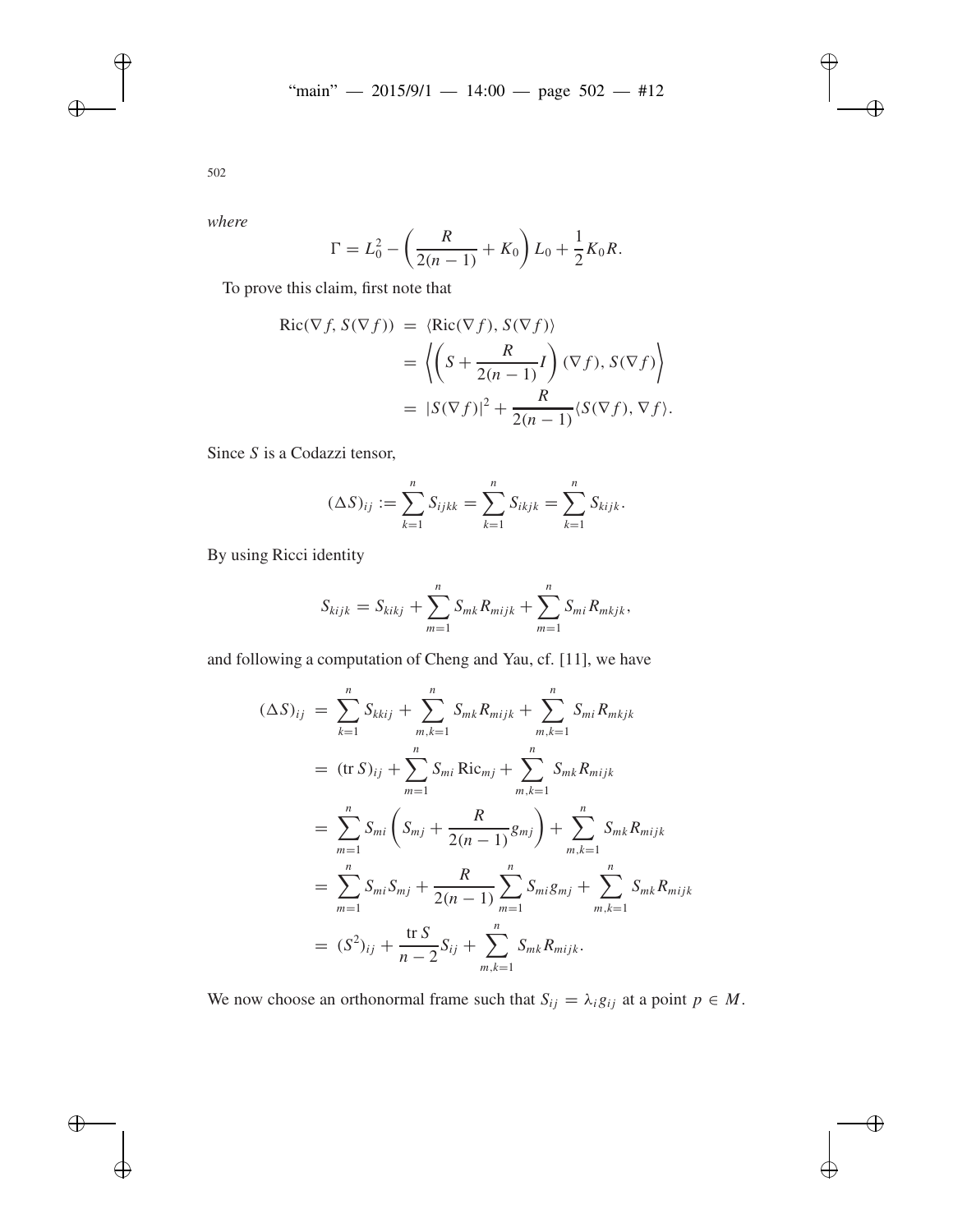Let  $K(u, v)$  denote the sectional curvature of the plane generated by  $u, v$ . Then

$$
2 \operatorname{Ric}(\nabla f, S(\nabla f)) - \sum_{i,j=1}^{n} f_i f_j \Delta S_{ij}
$$
  
= 
$$
2 \sum_{i=1}^{n} \left( \lambda_i + \frac{R}{2(n-1)} \right) \lambda_i f_i^2 - \sum_{i=1}^{n} \lambda_i^2 f_i^2
$$
  

$$
- \frac{R}{2(n-1)} \sum_{i=1}^{n} \lambda_i f_i^2 - \sum_{i,j,k=1}^{n} \lambda_k R_{kijk} f_i f_j
$$
  
= 
$$
\sum_{i=1}^{n} \lambda_i^2 f_i^2 + \frac{R}{2(n-1)} \sum_{i=1}^{n} \lambda_i f_i^2 + \sum_{k=1}^{n} \lambda_k K(e_k, \nabla f) [|\nabla f|^2 - \langle e_k, \nabla f \rangle^2]
$$
  

$$
\geq \sum_{i=1}^{n} \lambda_i^2 f_i^2 + \frac{R}{2(n-1)} \sum_{i=1}^{n} \lambda_i f_i^2 + K_0 \sum_{k=1}^{n} \lambda_k [|\nabla f|^2 - \langle e_k, \nabla f \rangle^2]
$$
  
= 
$$
\sum_{i=1}^{n} \lambda_i^2 f_i^2 + \left( \frac{R}{2(n-1)} - K_0 \right) \sum_{i=1}^{n} \lambda_i f_i^2 + \frac{n-2}{2(n-1)} K_0 R |\nabla f|^2.
$$

Note that, if  $K_0 < 0$ , then  $\frac{R}{2(n-1)} - K_0 > 0$ , and if  $K_0 > 0$ , then

$$
\frac{R}{2(n-1)} - K_0 = \frac{1}{2(n-1)} \sum_{i,j=1}^{n} K(e_i, e_j) - K_0
$$

$$
\geq \frac{n(n-1)}{2(n-1)} K_0 - K_0
$$

$$
= \left(\frac{n}{2} - 1\right) K_0 > 0.
$$

It implies,

$$
2 \operatorname{Ric}(\nabla f, S(\nabla f)) - \sum_{i,j=1}^{n} f_i f_j \Delta S_{ij}
$$
  
\n
$$
\geq \sum_{i=1}^{n} \lambda_i^2 f_i^2 + \left(\frac{R}{2(n-1)} - K_0\right) \sum_{i=1}^{n} \lambda_i f_i^2 + \frac{n-2}{2(n-1)} K_0 R |\nabla f|^2
$$
  
\n
$$
\geq \left[\lambda_0^2 + \left(\frac{R}{2(n-1)} - K_0\right) \lambda_0 + \frac{n-2}{2(n-1)} K_0 R\right] |\nabla f|^2,
$$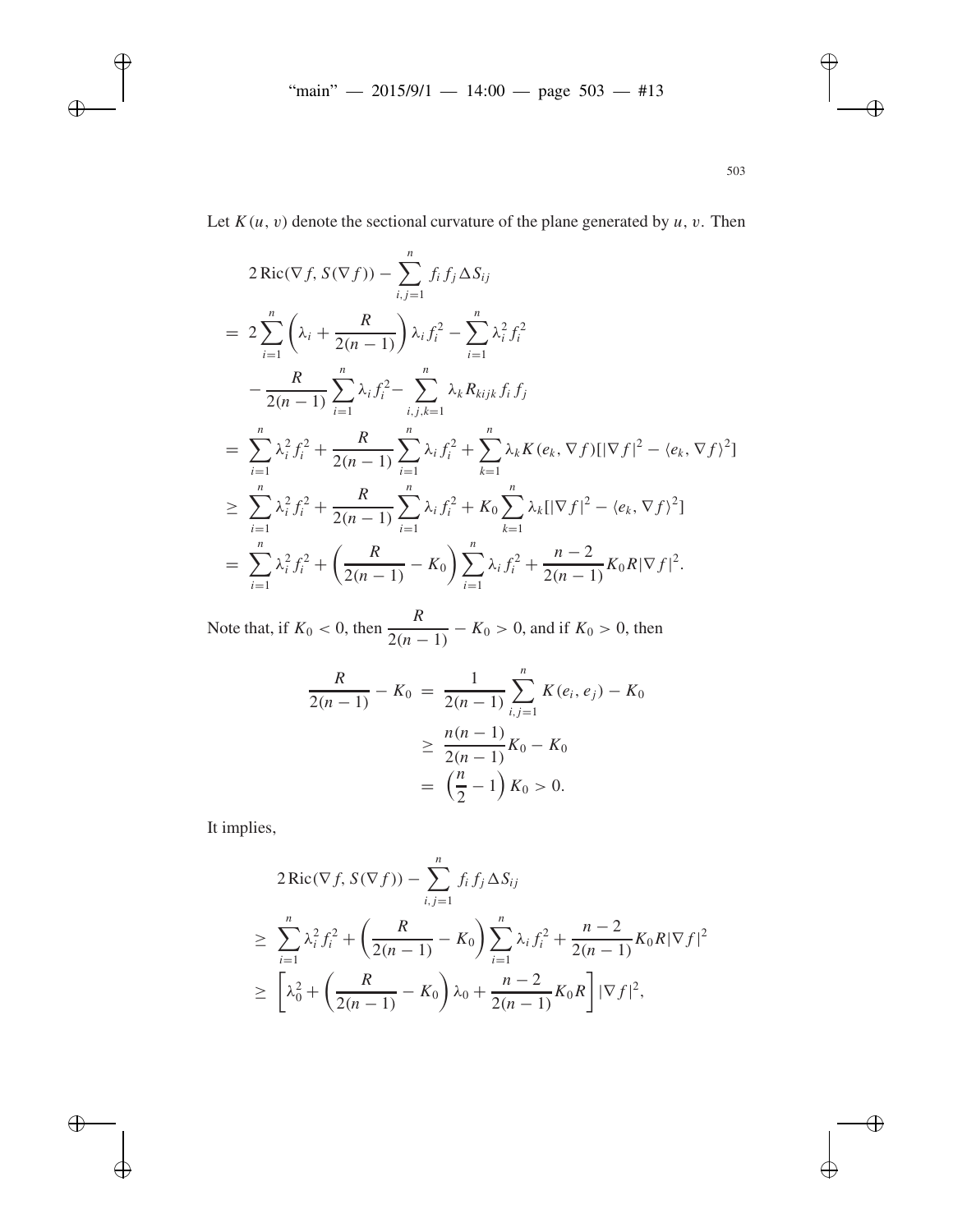where  $\lambda_0 = \min_{p \in M} \{\min_{1 \le i \le n} \lambda_i(p)\}\)$ . Since  $\lambda_0 = L_0 - \frac{R}{2(n-1)}$ , where  $L_0$  is the minimum of the Ricci curvature, then the claim follows from the definition of  $\Gamma$ .

Now we are ready to complete the proof of Theorem 1.2. Since  $\Box_S f = -\mu f$ , we have

$$
\int_{M} \langle \nabla f, \nabla (\Box_{S} f) \rangle = -\mu \int_{M} |\nabla f|^{2} dM \tag{3.3}
$$

and, by using the Lemma 3.1,

$$
2\int_{M}\left(\sum_{i,j,k=1}^{n}S_{ij}f_{jk}f_{ki}\right)dM \ge 2\int_{M}\frac{(\Box_{S}f)^{2}}{\operatorname{tr} S}dM \ge \frac{2\mu^{2}}{\operatorname{tr} S}\int_{M}f^{2}dM. \quad (3.4)
$$

Since, by using Divergence Theorem,  $\iint_M \left[ \sum_{k=1}^n \left( \sum_{i,j=1}^n f_j \phi_{ij} f_{ik} \right) \right]$  $\int dM =$ 0, then replacing these estimates in the equation (3.2), p. 501, we have

$$
0 \ge -2\mu \int_M |\nabla f|^2 dM + \frac{2\mu^2}{\operatorname{tr} S} \int_M f^2 dM + \Gamma \int_M |\nabla f|^2 dM. \tag{3.5}
$$

Since

$$
\int_{M} |\nabla f|^{2} dM \leq \frac{1}{\lambda_{0}} \int_{M} \langle S(\nabla f), \nabla f \rangle dM
$$

$$
= \frac{\mu}{\lambda_{0}} \int_{M} f^{2} dM,
$$

we obtain

$$
0 \geq (\Gamma - 2\mu) \int_M |\nabla f|^2 dM + \frac{2\mu\lambda_0}{\text{tr } S} \int_M |\nabla f|^2 dM
$$
  
= 
$$
\left(\Gamma - 2\mu \left(1 - \frac{\lambda_0}{\text{tr } S}\right)\right) \int_M |\nabla f|^2 dM.
$$

Thus

$$
\mu \geq \frac{\Gamma}{2} \left( \frac{\text{tr } S}{\text{tr } S - \lambda_0} \right)
$$
  
=  $\frac{n-2}{2(n-1)} \left( \frac{R}{R - 2L_0} \right) \Gamma$   
=  $\frac{n-2}{2(n-1)} \left( \frac{R}{R - 2L_0} \right) \left[ L_0^2 - \left( \frac{R}{2(n-1)} + K_0 \right) L_0 + \frac{1}{2} K_0 R \right].$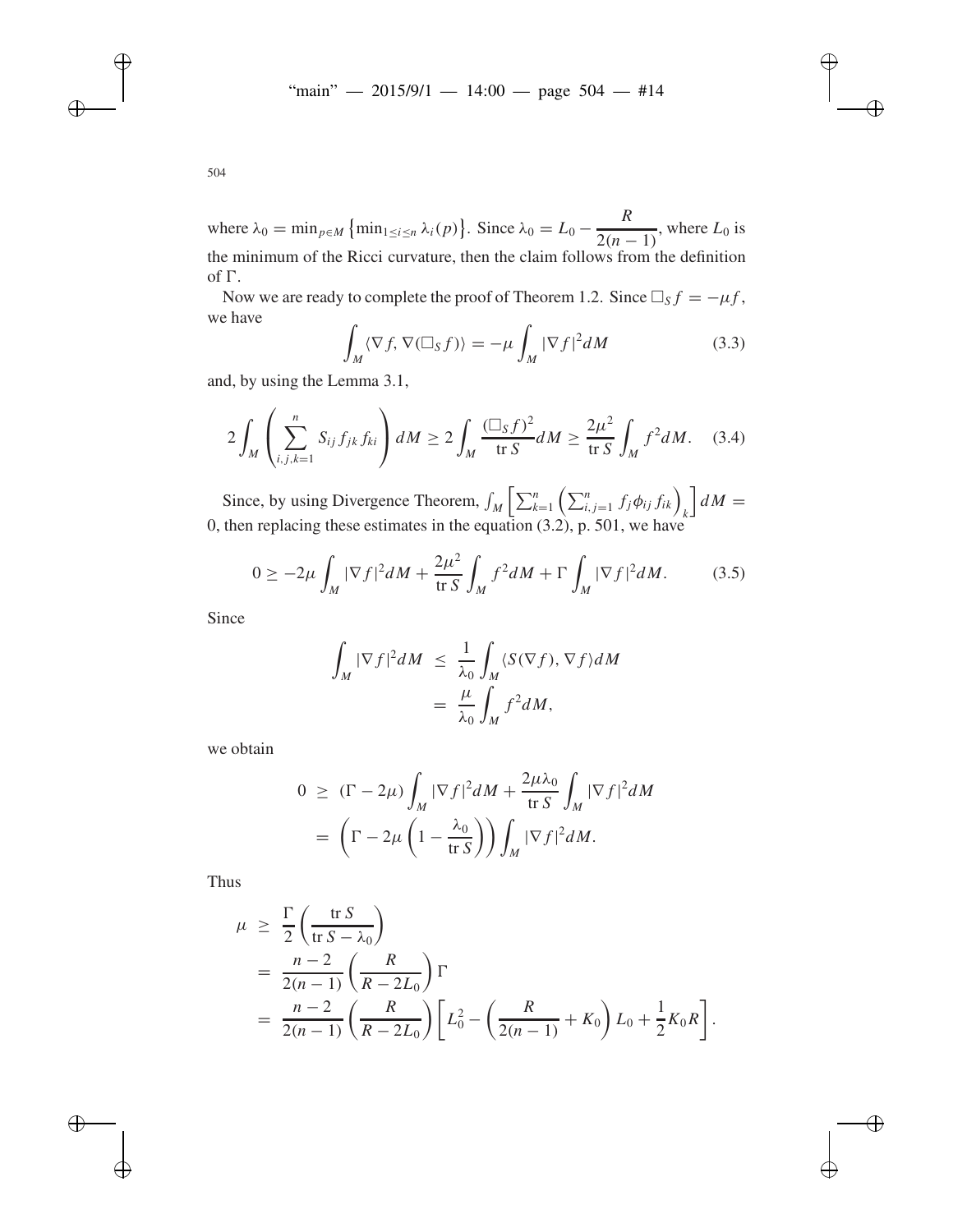To prove the equality case, we suppose  $K_0 = 1$  and  $M^n = \mathbb{S}^n$ . In this case  $S = \frac{n-2}{2}$  $\frac{n-2}{2}I$ ,  $\Box_{S} f = \frac{n-2}{2} \Delta f$  and  $\Gamma = \frac{(n-2)(n-1)}{2}$  $\frac{2}{2}$ . Then the estimate becomes equality. Conversely, if the equality holds, Lemma 3.1, p. 500, gives us that Hess( $f$ ) =  $\alpha I$ . Following the proof of Obata Theorem step-by-step, cf. [18], we can see that *M* is a sphere.  $\square$ 

#### **4 The estimate of the first eigenvalue of** *L*<sup>1</sup>

This section will give the proof of Theorem 1.3. We start with the following lemma.

**Lemma 4.1.** Let  $x : M^n \to \overline{M}^{n+1}(\kappa)$  be an isometric immersion of a n*dimensional Riemannian manifold M into a*  $(n + 1)$ *-dimensional space form*  $\overline{M}$ *of constant sectional curvature* κ*. Then*

$$
2 \operatorname{Ric}(\nabla f, P_1(\nabla f)) - \langle (\Delta P_1)(\nabla f), \nabla f \rangle
$$
  
= Hess(H)(\nabla f, \nabla f) - (\Delta H)|\nabla f|^2 + \langle Q(A)(\nabla f), \nabla f \rangle, (4.1)

*where*  $\langle (\Delta P_1)(\nabla f), \nabla f \rangle = \sum_{i,j=1}^n f_i f_j \Delta(Hg_{ij} - h_{ij})$  *and*  $Q(A) = 2A^3 3HA^{2} + (2H^{2} - |A|^{2} - \kappa(n-2))A + \kappa(2n-3)HI$ .

**Proof.** By following Schoen-Simon-Yau's computations, see [22], eq. (1.20), p. 278, we have

$$
\Delta h_{ij} = H_{ij} + (\kappa n - |A|^2)h_{ij} - \kappa H g_{ij} + H \sum_{k=1}^n h_{ik} h_{kj},
$$

equivalently,

$$
(\Delta A)(X) = \nabla_X \nabla H + (\kappa n - |A|^2)A(X) - \kappa H X + H A^2(X).
$$

It implies

$$
-\langle (\Delta P_1)(\nabla f), \nabla f \rangle = \langle (\Delta A - (\Delta H)I)(\nabla f), \nabla f \rangle
$$
  
\n
$$
= \langle (\Delta A)(\nabla f), \nabla f \rangle - \Delta H |\nabla f|^2
$$
  
\n
$$
= \text{Hess}(H)(\nabla f, \nabla f) + (\kappa n - |A|^2) \langle A(\nabla f), \nabla f \rangle
$$
  
\n
$$
+ H \langle A^2(\nabla f), \nabla f \rangle - \kappa H |\nabla f|^2 - \Delta H |\nabla f|^2.
$$

By using Gauss equation

$$
\langle Rm(X, Y)Z, T \rangle = \kappa(\langle X, Z \rangle \langle Y, T \rangle - \langle Y, Z \rangle \langle X, T \rangle) + \langle A(X), Z \rangle \langle A(Y), T \rangle - \langle A(Y), Z \rangle \langle A(X), T \rangle,
$$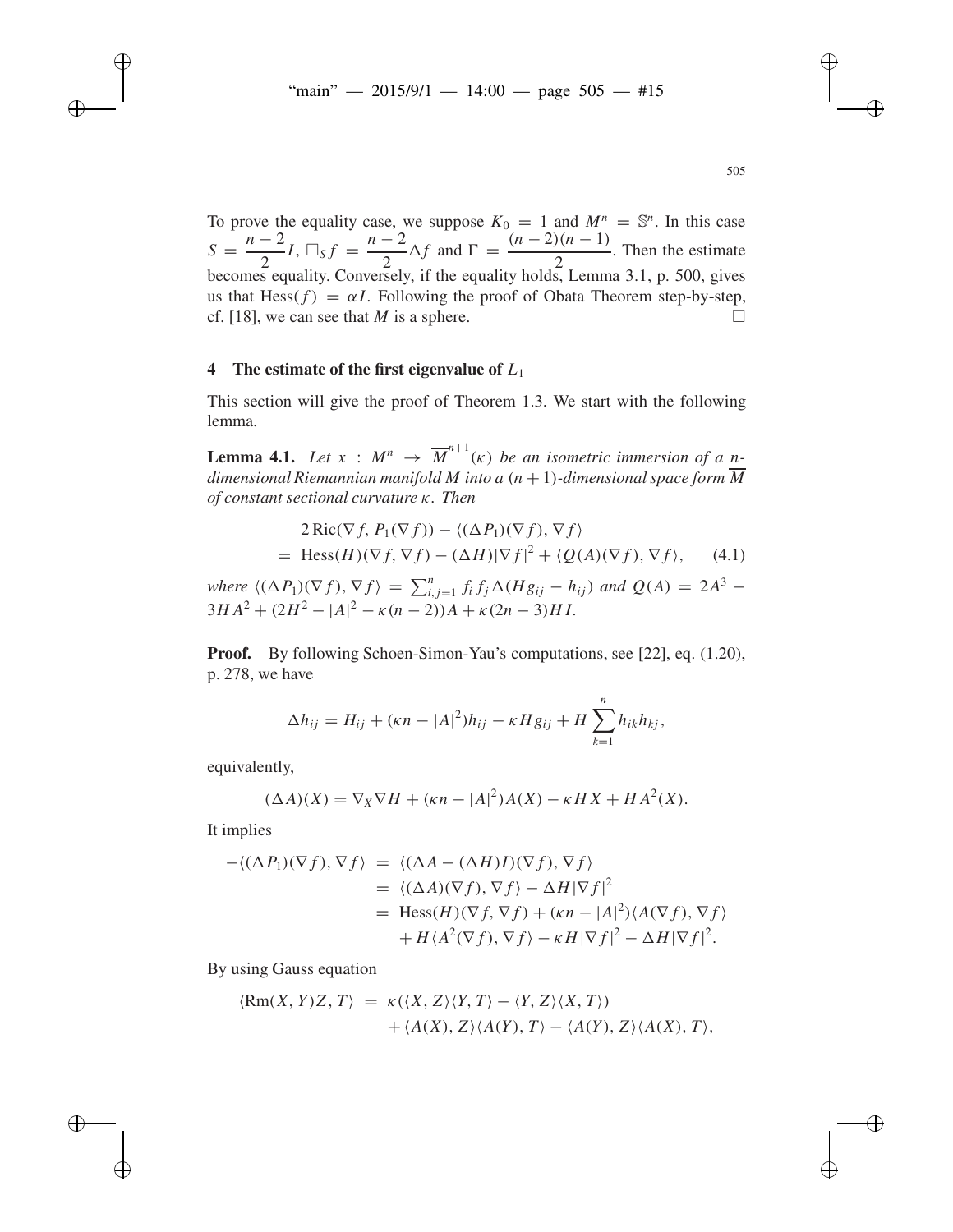we have

$$
\langle Rm(\nabla f, e_i) P_1(\nabla f), e_i \rangle = \kappa (\langle \nabla f, P_1(\nabla f) \rangle \langle e_i, e_i \rangle - \langle e_i, P_1(\nabla f) \rangle \langle \nabla f, e_i \rangle)
$$
  
+  $\langle A(\nabla f), P_1(\nabla f) \rangle \langle A(e_i), e_i \rangle$   
-  $\langle A(e_i), P_1(\nabla f) \rangle \langle A(\nabla f), e_i \rangle$ .

After tracing, we obtain

$$
2 \operatorname{Ric}(\nabla f, P_1(\nabla f)) = 2\kappa (n - 1)\langle \nabla f, P_1(\nabla f) \rangle + 2H \langle A(\nabla f), P_1(\nabla f) \rangle
$$
  
\n
$$
-2\langle A^2(\nabla f), P_1(\nabla f) \rangle
$$
  
\n
$$
= 2\kappa (n - 1)\langle \nabla f, (H I - A)(\nabla f) \rangle + 2H \langle A(\nabla f),
$$
  
\n
$$
(H I - A)(\nabla f) \rangle - 2\langle A^2(\nabla f), (H I - A)(\nabla f) \rangle
$$
  
\n
$$
= 2\kappa (n - 1)H|\nabla f|^2 + (2H^2 - 2\kappa (n - 1))\langle A(\nabla f), \nabla f \rangle
$$
  
\n
$$
-4H \langle A^2(\nabla f), \nabla f \rangle + 2\langle A^3(\nabla f), \nabla f \rangle.
$$

Then

$$
2\operatorname{Ric}(\nabla f, P_1(\nabla f)) - \langle (\Delta P_1)(\nabla f), \nabla f \rangle =
$$
  
Hess $(H)(\nabla f, \nabla f) - (\Delta H)|\nabla f|^2 + \langle Q(A)(\nabla f), \nabla f \rangle.$ 

Next lemma is a local estimate for *Q*(*A*).

**Lemma 4.2.** *If*  $0 < \alpha I \leq A \leq a\alpha I$  *then,* 

*(i) if*  $\kappa > 0$ *,*  $\langle Q(A)(X), X \rangle \geq [2(n-1)\alpha^3(n-a^2) + 2\kappa(n-1)^2\alpha] |X|^2$ , *(ii) if*  $\kappa \leq 0$ ,  $\langle Q(A)(X), X \rangle \geq [2(n-1)\alpha^3(n-a^2) + 2\kappa(n-1)^2 a\alpha] |X|^2$ ,

*for any*  $X \in TM$ .

**Proof.** Let  $\{e_1, \ldots, e_n\}$  be an orthonormal base of eigenvectors of the shape operator *A*, and  $h_1, h_2, \ldots, h_n$  be its eigenvalues. Denote by

$$
S_2 = \sum_{i < j} h_i h_j = \frac{1}{2} (H^2 - |A|^2).
$$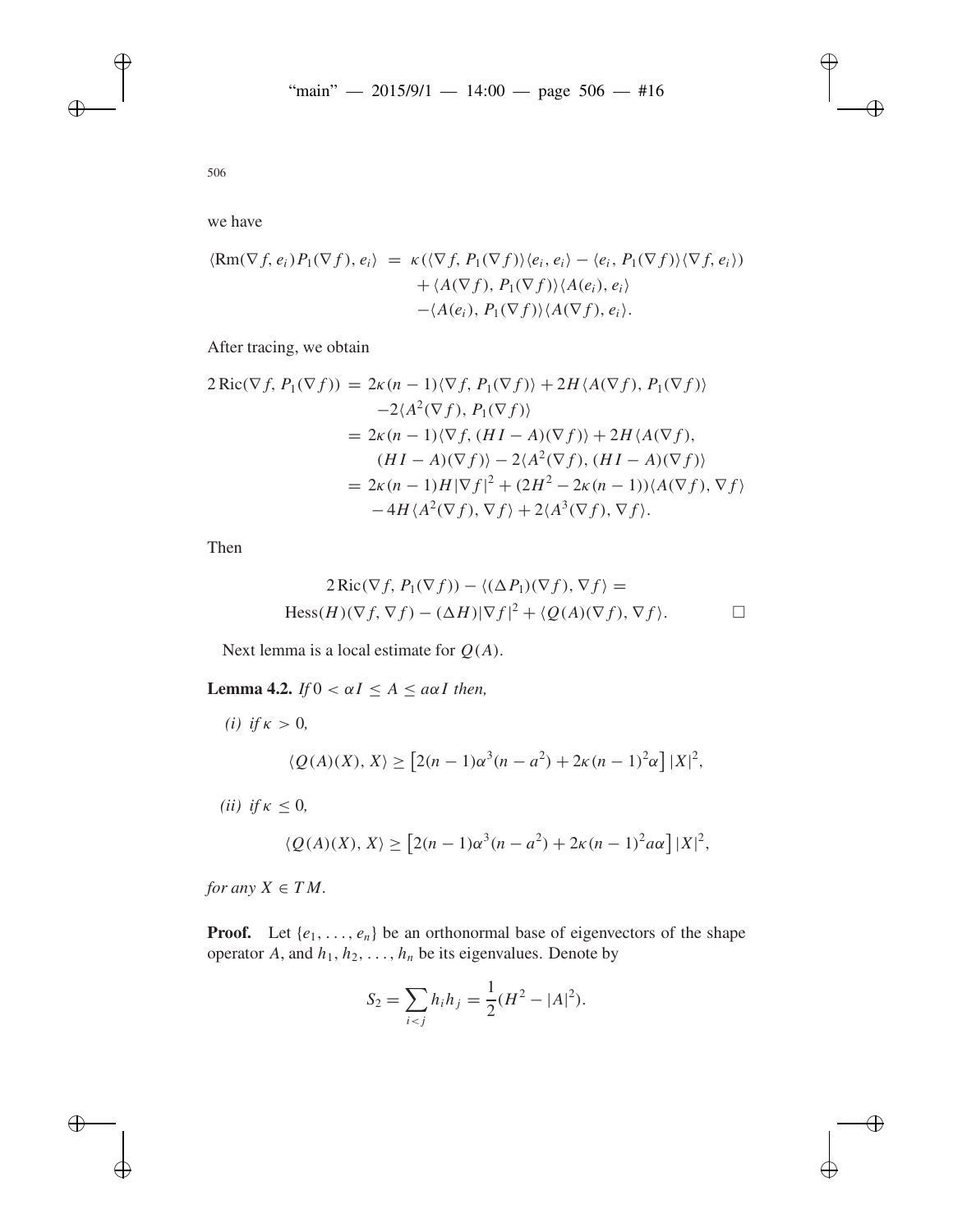For  $\kappa \geq 0$ , we have

$$
\langle Q(A)(e_i), e_i \rangle = 2h_i^3 - 3Hh_i^2 + (2H^2 - |A|^2)h_i - \kappa(n-2)h_i + \kappa(2n-3)H
$$
  
\n
$$
= 2h_i^3 - 3h_i^2(h_i + H - h_i) + 2(H^2 - |A|^2)h_i + |A|^2h_i
$$
  
\n
$$
+ \kappa[(n-2)(H - h_i) + (n-1)H]
$$
  
\n
$$
= (|A|^2 - h_i^2)h_i + 2S_2h_i - 3h_i^2(H - h_i)
$$
  
\n
$$
+ \kappa[(n-2)(H - h_i) + (n-1)H]
$$
  
\n
$$
= h_i [(|A|^2 - h_i^2) + 2S_2 - 3h_i(H - h_i)]
$$
  
\n
$$
+ \kappa[(n-2)(H - h_i) + (n-1)H]
$$
  
\n
$$
= h_i \left[ \left( \sum_{j=1}^n h_j^2 - h_i^2 \right) + 2S_2 - 3 \sum_{j=1}^n h_i h_j + 3h_i^2 \right]
$$
  
\n
$$
+ \kappa[(n-2)(H - h_i) + (n-1)H]
$$
  
\n
$$
= h_i \left[ 2S_2 + 2h_i^2 + \sum_{j=1}^n h_j^2 - 2 \sum_{j=1}^n h_i h_j - \sum_{j=1}^n h_i h_j \right]
$$
  
\n
$$
+ \kappa[(n-2)(H - h_i) + (n-1)H]
$$
  
\n
$$
\ge h_i \left[ 2S_2 + 2h_i^2 + \sum_{j=1}^n h_j^2 - \sum_{j=1}^n (h_i^2 + h_j^2) - \sum_{j=1}^n h_i h_j \right]
$$
  
\n
$$
+ \kappa[(n-2)(H - h_i) + (n-1)H]
$$
  
\n
$$
= h_i [2S_2 - (n-1)h_i^2 - h_i(H - h_i)]
$$
  
\n
$$
+ \kappa[(n-2)(H - h_i) + (n-1)H]
$$
  
\n
$$
\ge 2\alpha[S_2 - (n-1)a^2\alpha^2] + \kappa[(n-2)(n-1)\alpha + (n-1)n\alpha]
$$

and if  $\kappa < 0$ ,

$$
\langle Q(A)(e_i), e_i \rangle \ge 2\alpha [S_2 - (n-1)a^2 \alpha^2] + 2\kappa (n-1)^2 a \alpha
$$
  
 
$$
\ge 2(n-1)\alpha^3 (n-a^2) + 2\kappa (n-1)^2 a \alpha.
$$
 (4.3)

507

 $\Box$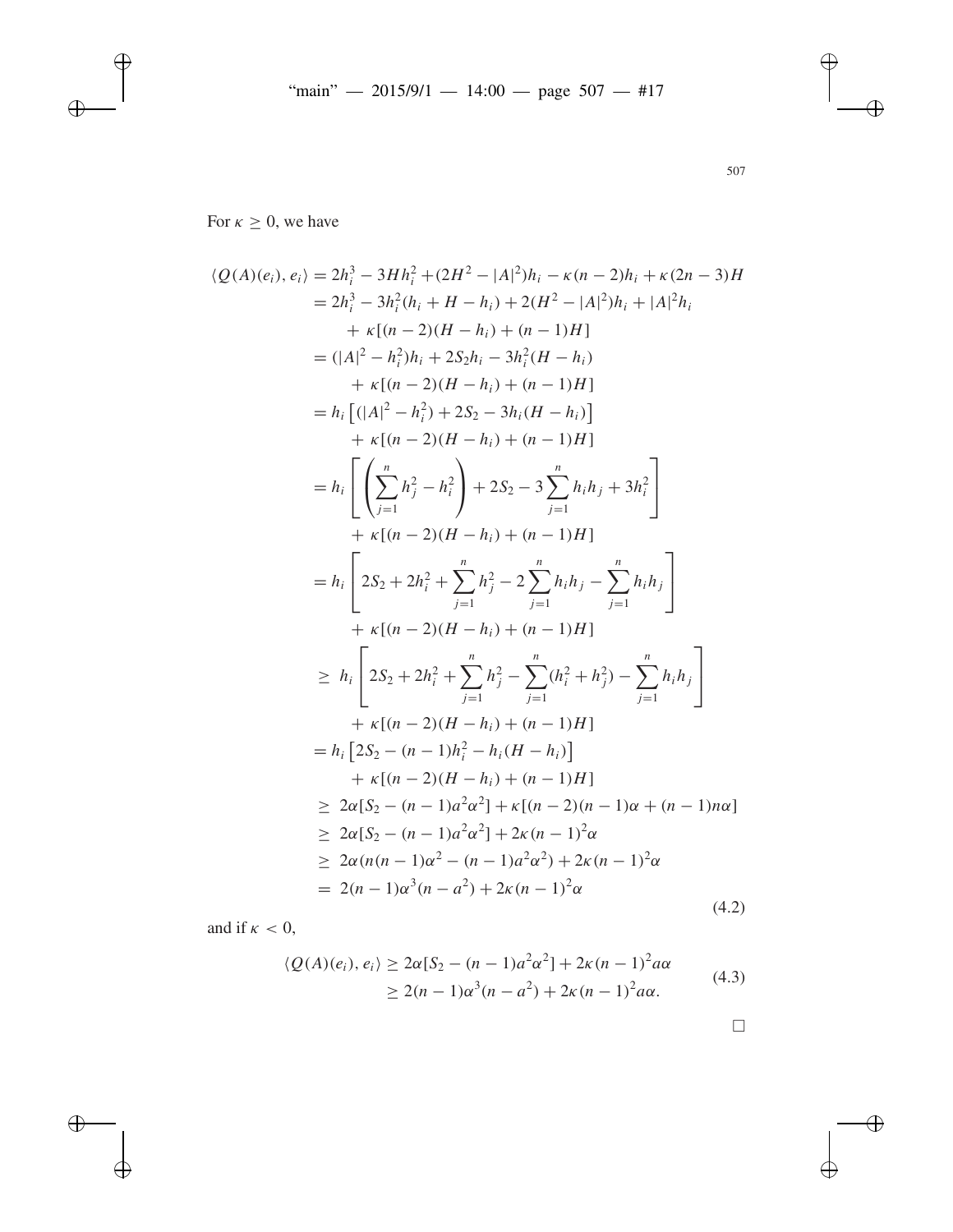Now we are ready to prove Theorem 1.3.

**Proof of Theorem 1.3.** Applying the formula of Theorem 1.1 to the operator  $L_1$ , and by using Codazzi Equation  $h_{ijk} = h_{ikj}$ , we have

$$
\frac{1}{2}L_1|\nabla f|^2 = \langle \nabla f, \nabla (L_1 f) \rangle + \langle P_1(\nabla f), \nabla (\Delta f) \rangle \n+ 2 \sum_{i,j,k=1}^n (Hg_{ij} - h_{ij}) f_{jk} f_{ki} \n+ 2 \text{Ric}(\nabla f, P_1(\nabla f)) - \langle (\Delta P_1)(\nabla f), \nabla f \rangle \n- \sum_{k=1}^n \left( \sum_{i,j=1}^n f_j (Hg_{ij} - h_{ij}) f_{ik} \right)_k \n+ \sum_{k=1}^n \left( |\nabla f|^2 H_k - \langle \nabla H, \nabla f \rangle f_k \right)_k.
$$
\n(4.4)

Integrating this formula and, by using the divergence theorem and the fact that  $L_1$  is divergence free, we have

$$
0 = \int_M \langle \nabla f, \nabla (L_1 f) \rangle dM + \int_M \langle P_1(\nabla f), \nabla (\Delta f) \rangle dM
$$
  
+ 
$$
2 \int_M \left( \sum_{i,j,k=1}^n (Hg_{ij} - h_{ij}) f_{jk} f_{ki} \right) dM
$$
  
+ 
$$
\int_M [2 \text{Ric}(\nabla f, P_1(\nabla f)) dM - \langle (\Delta P_1)(\nabla f), \nabla f \rangle] dM.
$$
 (4.5)

Let us estimate each of these integrals. The three first integrals in expression (4.5) have canonical estimates, as follows. Since  $L_1 f = -\mu f$  we have

$$
\int_M \langle \nabla f, \nabla (L_1 f) \rangle dM = -\mu \int_M |\nabla f|^2 dM.
$$

By using Divergence Theorem in the expression

$$
\begin{aligned} \operatorname{div}(\Delta f P_1(\nabla f)) &= \Delta f \operatorname{div}(P_1(\nabla f)) + \langle P_1(\nabla f), \nabla(\Delta f) \rangle \\ &= \Delta f \cdot L_1 f + \langle P_1(\nabla f), \nabla(\Delta f) \rangle, \end{aligned}
$$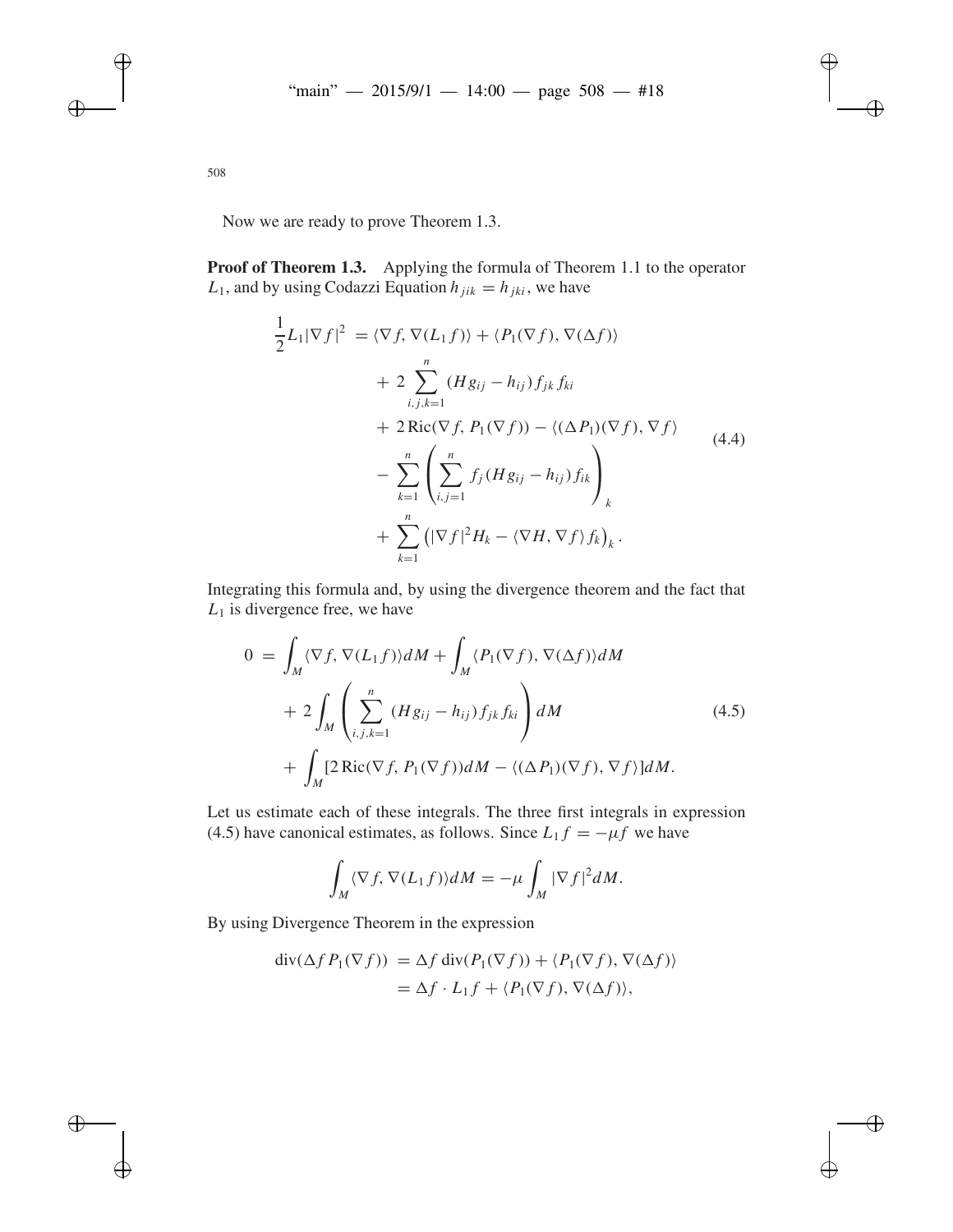we obtain

$$
\int_{M} \langle P_{1}(\nabla f), \nabla(\Delta f) \rangle dM = -\int_{M} \Delta f \cdot L_{1} f dM
$$

$$
= \mu \int_{M} f \Delta f dM
$$

$$
= -\mu \int_{M} |\nabla f|^{2} dM.
$$

Applying Lemma 3.1, p. 500, we obtain

$$
2\int_{M}\left(\sum_{i,j,k=1}^{n}(Hg_{ij}-h_{ij})f_{jk}f_{ki}\right)dM \geq 2\int_{M}\frac{(L_{1}f)^{2}}{(n-1)H}dM
$$

$$
\geq \frac{2\mu^{2}}{n(n-1)a\alpha}\int_{M}f^{2}dM,
$$

where we have used that tr  $P_1 = (n-1)H$ . To estimate the last integral, we claim that, for  $\kappa \geq 0$ ,

$$
\int_M [2 \operatorname{Ric}(\nabla f, P_1(\nabla f)) dM - \langle (\Delta P_1)(\nabla f), \nabla f \rangle] dM
$$
  
\n
$$
\geq [2\alpha^3(n-1)(n-a^2) + 2\kappa\alpha(n-1)^2 - \sigma] \int_M |\nabla f|^2 dM
$$

and for  $\kappa < 0$ ,

$$
\int_{M} [2 \operatorname{Ric}(\nabla f, P_1(\nabla f)) dM - \langle (\Delta P_1)(\nabla f), \nabla f \rangle] dM
$$
  
\n
$$
\geq [2\alpha^3(n-1)(n-a^2) + 2\kappa a\alpha(n-1)^2 - \sigma] \int_{M} |\nabla f|^2 dM,
$$

where  $\sigma = \max_{(p,v)\in TM}$  (tr(Hess *H*)|<sub>v</sub>⊥(*p*)),  $v^{\perp} = \{u \in T_pM; \langle u, v \rangle = 0\}$ . In fact, by using Lemma 4.1, we have

$$
\int_{M} \left[ 2 \operatorname{Ric}(\nabla f, P_{1}(\nabla f)) - \langle (\Delta P_{1})(\nabla f), \nabla f \rangle \right] dM
$$
\n
$$
= \int_{M} \left[ \operatorname{Hess}(H)(\nabla f, \nabla f) - (\Delta H)|\nabla f|^{2} \right] dM
$$
\n
$$
+ \int_{M} \langle Q(A)(\nabla f), \nabla f \rangle dM.
$$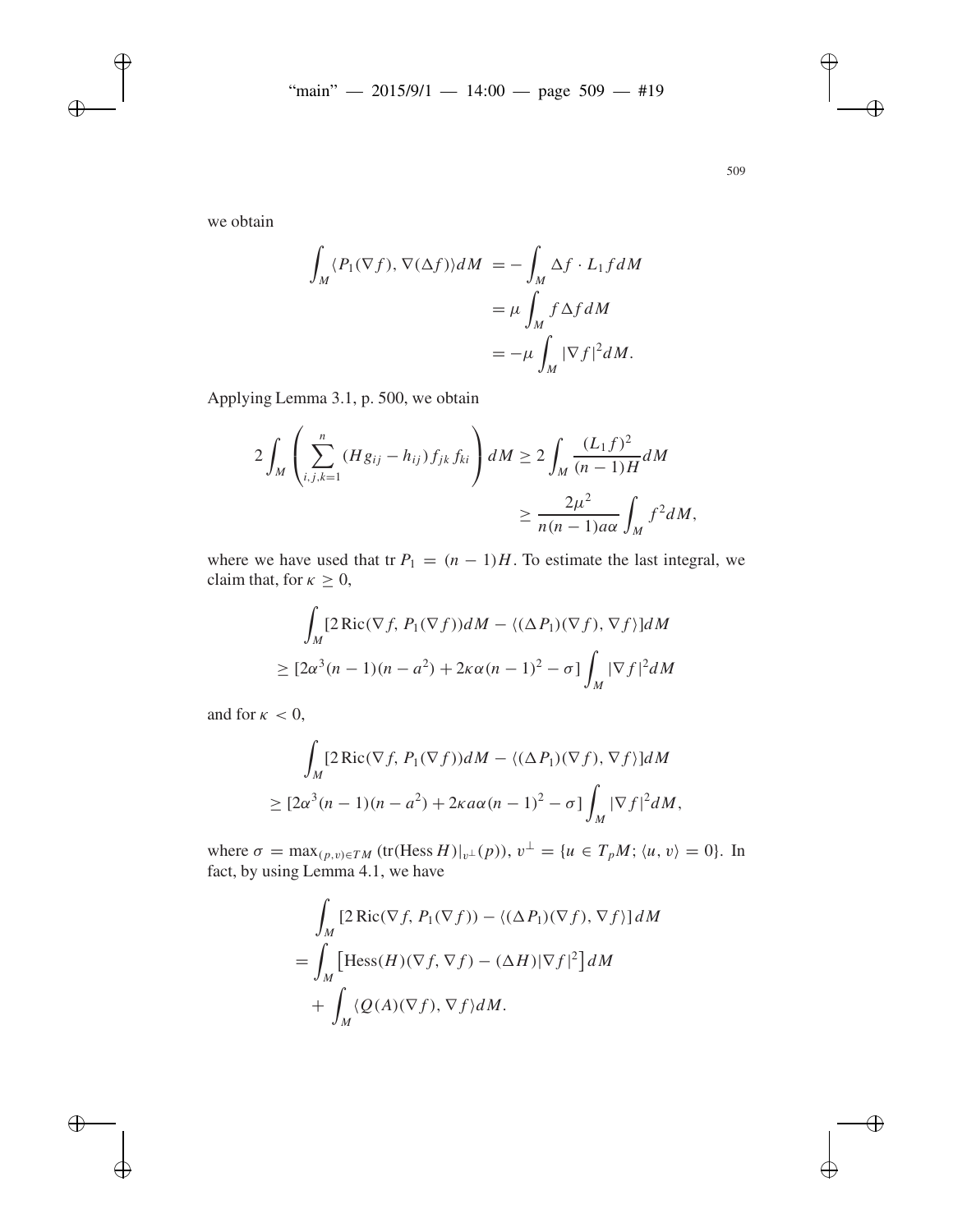By using Lemma 4.2, we have

$$
\int_M \langle Q(A)(\nabla f), \nabla f \rangle dM \geq [2(n-1)\alpha^3(n-a^2) + 2\kappa(n-1)^2\alpha] \int_M |\nabla f|^2 dM
$$

for  $\kappa > 0$ , and

$$
\int_M \langle Q(A)(\nabla f), \nabla f \rangle dM \geq [2(n-1)\alpha^3(n-a^2) + 2\kappa(n-1)^2 a\alpha] \int_M |\nabla f|^2 dM
$$

for  $\kappa \leq 0$ . On the other hand,

$$
\int_{M} (\text{Hess}(H)(\nabla f, \nabla f) - (\Delta H)|\nabla f|^{2}) dM
$$
\n
$$
= \int_{M} \left[ \text{Hess}(H) \left( \frac{\nabla f}{|\nabla f|}, \frac{\nabla f}{|\nabla f|} \right) - (\Delta H) \right] |\nabla f|^{2} dM
$$
\n
$$
\geq -\sigma \int_{M} |\nabla f|^{2} dM.
$$

Replacing these estimates in expression (4.5), we obtain, for  $\kappa > 0$ ,

$$
0 \ge -2\mu \int_M |\nabla f|^2 dM - \sigma \int_M |\nabla f|^2 dM + \frac{2\mu^2}{n(n-1)a\alpha} \int_M f^2 dM
$$
  
+  $[2(n-1)\alpha^3(n-a^2) + 2\kappa(n-1)^2\alpha] \int_M |\nabla f|^2 dM,$ 

and an analogous expression for  $\kappa \leq 0$ . Note that

$$
(n-1)\alpha|\nabla f|^2 \leq \langle P_1(\nabla f), \nabla f \rangle \leq (n-1)a\alpha|\nabla f|^2.
$$

Since  $\frac{1}{2}L_1(f^2) = fL_1 f + \langle \nabla f, P_1(\nabla f) \rangle$ , by using Divergence Theorem, we have

$$
\int_M \langle \nabla f, P_1(\nabla f) \rangle dM = -\int_M f L_1 f dM = \mu \int_M f^2 dM.
$$

It implies

$$
\int_M f^2 dM \ge \frac{(n-1)\alpha}{\mu} \int_M |\nabla f|^2 dM.
$$

Denoting by  $C = 2(n - 1)\alpha^3(n - a^2) + 2\kappa(n - 1)^2\alpha$ , we have

$$
0 \geq (-2\mu - \sigma + C) \int_M |\nabla f|^2 dM + \frac{2\mu}{na} \int_M |\nabla f|^2 dM,
$$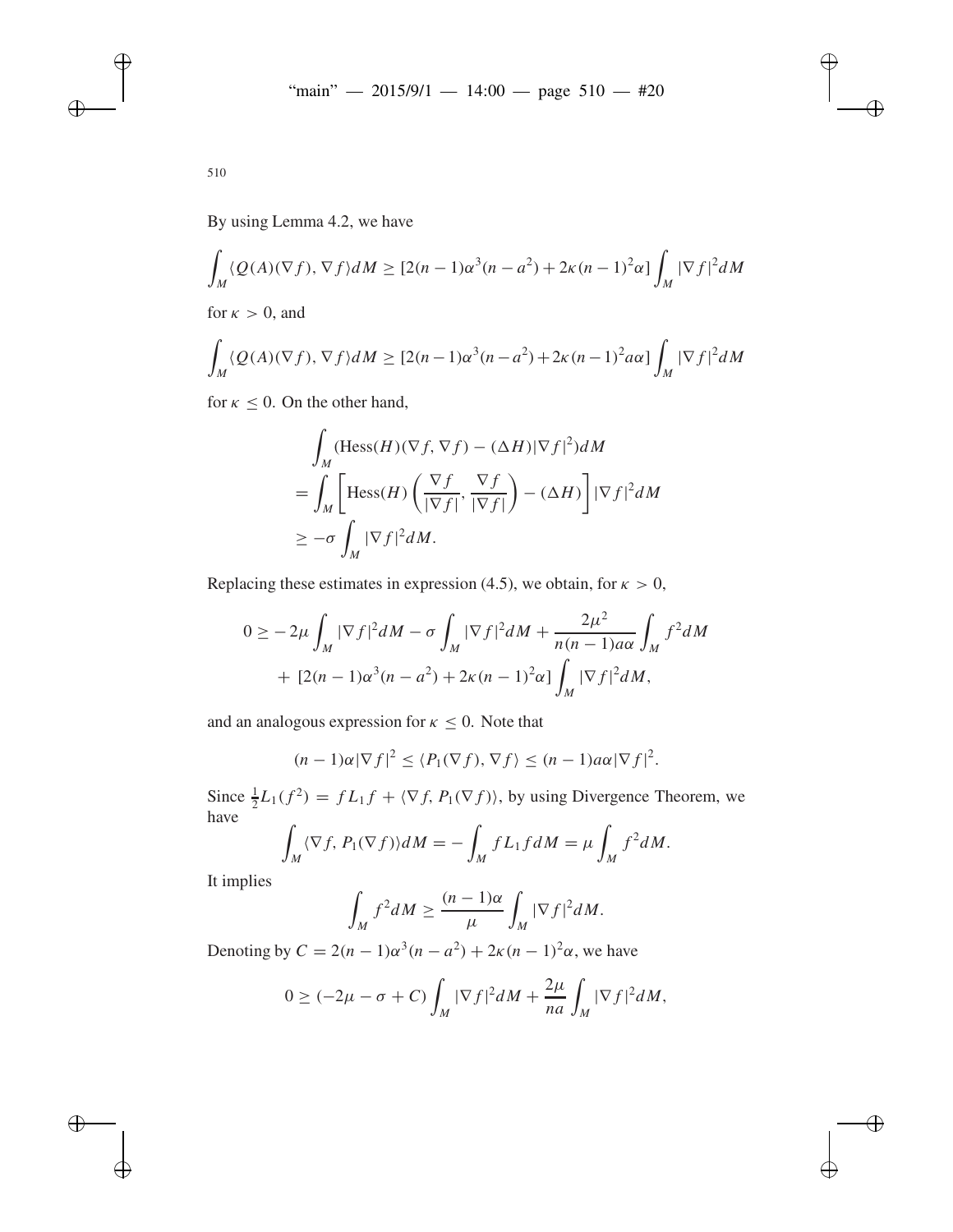i.e.,

$$
-2\mu + \frac{2\mu}{na} - \sigma + C \le 0.
$$

Therefore,

$$
\mu \geq \frac{1}{2} \left( \frac{na}{na-1} \right) \left[ 2(n-1)\alpha^3(n-a^2) + 2\kappa(n-1)^2 \alpha - \sigma \right],
$$

for  $\kappa > 0$ , and

$$
\mu \geq \frac{1}{2} \left( \frac{na}{na-1} \right) \left[ 2(n-1)\alpha^3(n-a^2) + 2\kappa(n-1)^2 a\alpha - \sigma \right],
$$

for  $\kappa$  < 0. Now, consider the case of the canonical immersion of a geodesic sphere  $x : \mathbb{S}^n(\alpha) \to \overline{M}^{n+1}(\kappa)$ . In this case we have  $A = \alpha I$ ,  $a = 1$  and  $L_1 f = n(n-1)\alpha \Delta f$ . Since  $\mu(L_1, M) = n(n-1)\alpha[\alpha^2 + \kappa]$  then, replacing these data in the estimate, the inequality becomes equality and the estimate is sharp. On the other hand, if the equality holds, the equality case of Lemma 3.1, p. 500 implies that  $f_{ij} = cg_{ij}$ , for some real constant *c*, and following the proof of Obata Theorem, cf. [18], we can conclude that *M* is a geodesic sphere.  $\Box$ 

# **5 Appendix**

In this appendix we include the Proposition mentioned in the introduction which gives examples of tensor  $\phi$ , we refer to [10] for more related discussions.

**Proposition 5.1.** *Let M be a Riemannian manifold.*

- (1) *If M has constant scalar curvature and c is a real constant, then the linear operator*  $S_c := \text{Ric} - cI$  *satisfies* div  $S_c \equiv 0$ *;*
- (2) *The* Einstein operator  $E := \frac{1}{2}$  $\frac{1}{2}RI - \text{Ric satisfies } \text{div } E = 0;$
- (3) If M is an immersed hypersurface in an Einstein manifold, then the Newton *transformation*  $P_1$  *satisfies* div  $P_1 \equiv 0$ *;*
- (4) *If M is an immersed hypersurface in a space form of constant sectional curvature, then the Newton transformation*  $P_r$  *satisfies div*  $P_r \equiv 0$ *;*
- (5) *The Shouten operator S satisfies* div  $S = \nabla(\text{tr } S)$ ;
- (6) If M is locally conformally flat, then the Newton transformations  $T_k(S)$  =  $T_k$  *associated with S*,  $1 \leq k \leq n$ *, satisfies* div  $T_k(S) \equiv 0$ *.*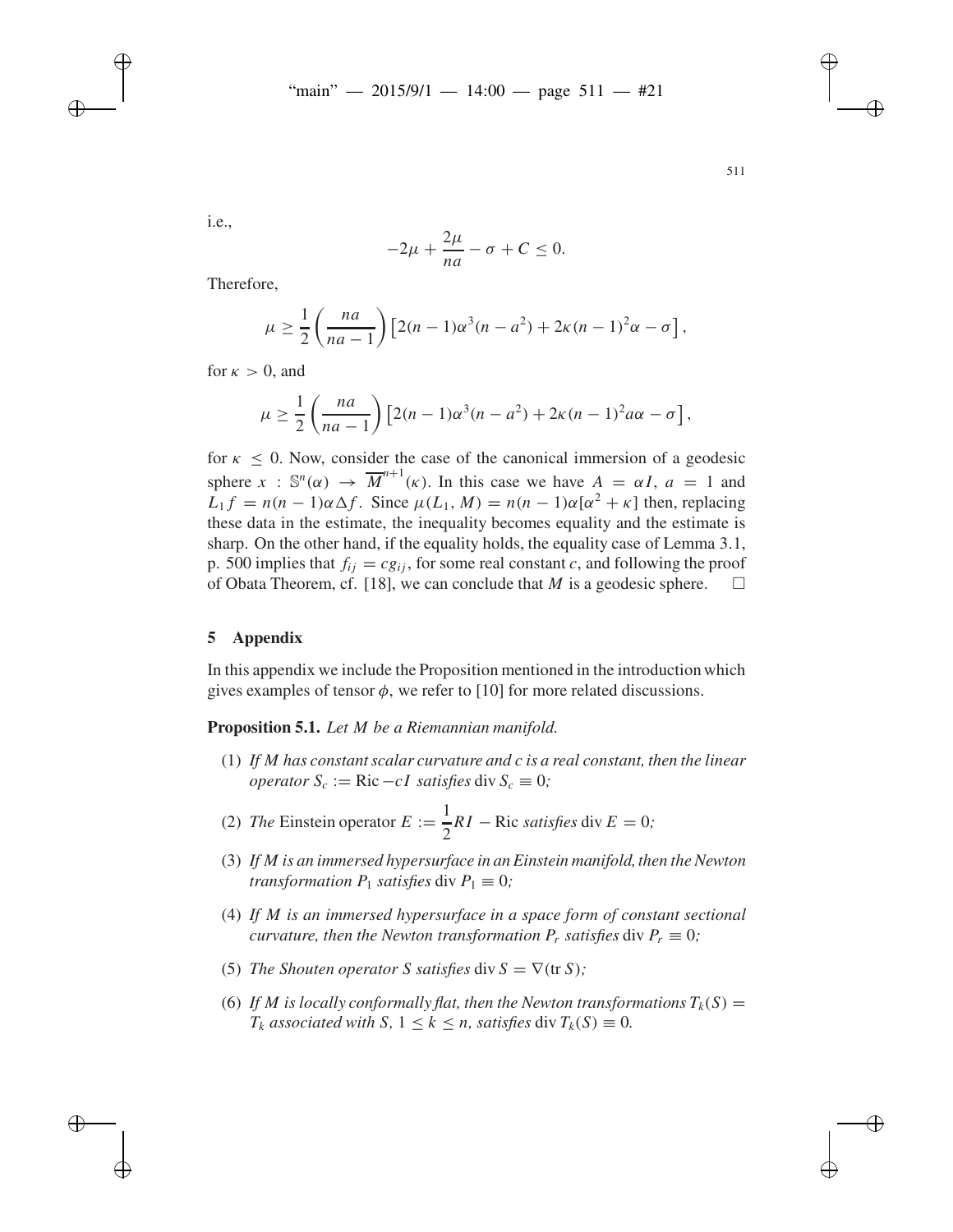**Proof.** It is well known, cf. [19], p. 39, and [11], p. 197, that

$$
\operatorname{div}(\operatorname{Ric}) = \frac{1}{2} dR.
$$

If *M* has constant scalar curvature, then  $div(Ric) = 0$ , which implies that  $div(S_c) = 0$ , since *c* is constant. Claim (2) follows from

div 
$$
E = \text{div}(\text{Ric}) - \frac{1}{2} \text{div}(RI) = \frac{1}{2} dR - \frac{1}{2} dR = 0.
$$

The proof of claim (3) is simple and follows from well known identity

$$
\operatorname{div}(A) = dH,
$$

which holds for hypersurfaces immersed in an Einstein manifold, (see [13], for a proof). We have

$$
\operatorname{div}(P_1) = \operatorname{div}(H I) - \operatorname{div}(A) = dH - \operatorname{div}(A) = 0.
$$

The proof of claim (4) can be found in [20] or [21]. To prove Claim (5), we can use the identity  $\sum_{j=1}^{n} \text{Ric}_{ijj} = \frac{1}{2}R_i$ , to obtain

$$
\sum_{j=1}^{n} S_{ijj} = \sum_{j=1}^{n} \left( \text{Ric}_{ij} - \frac{R}{2(n-1)} g_{ij} \right)_j
$$
  
= 
$$
\sum_{j=1}^{n} \text{Ric}_{ijj} - \sum_{j=1}^{n} \frac{R_j}{2(n-1)} g_{ij}
$$
  
= 
$$
\frac{1}{2} R_i - \frac{R_i}{2(n-1)}
$$
  
= 
$$
\frac{n-2}{2(n-1)} R_i
$$
  
= (tr S)<sub>i</sub>, (5.1)

i.e.,

$$
\operatorname{div} S = \nabla(\operatorname{tr} S).
$$

Claim (6) was proved by Viaclovsky, and can be found in [23].  $\Box$ 

**Acknowledgements.** The authors would like to thank the anonymous referee for his/her valuable comments.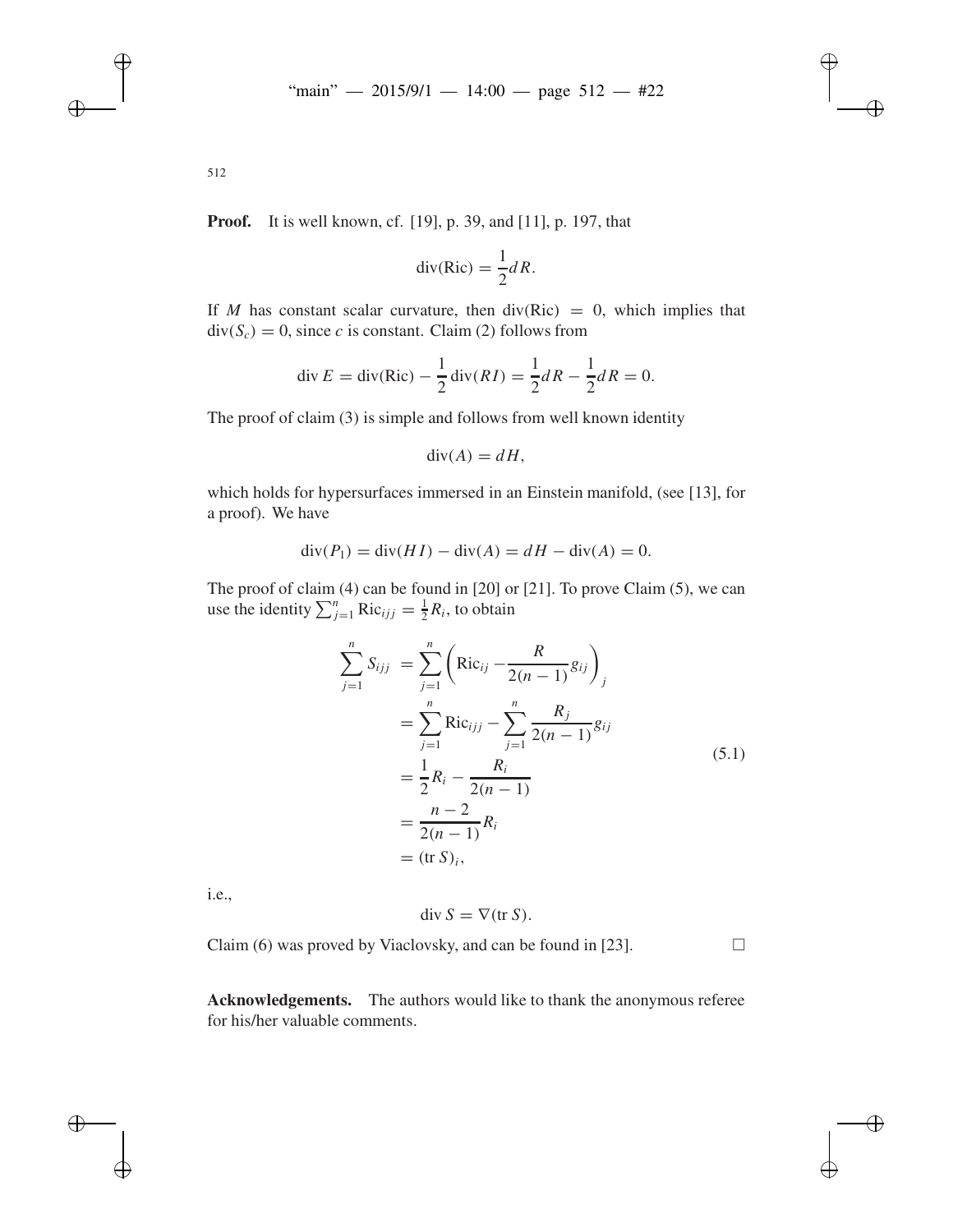## **References**

- [1] Hilário Alencar, Manfredo do Carmo and Maria Fernanda Elbert. *Stability of hypersurfaces with vanishing r-mean curvatures in Euclidean spaces.* J. Reine Angew. Math., **554** (2003), 201–216, DOI 10.1515/crll.2003.006. MR1952173 (2003k:53061).
- [2] Hilário Alencar, Manfredo do Carmo and Walcy Santos. *A gap theorem for hypersurfaces of the sphere with constant scalar curvature one.* Comment. Math. Helv., **77**(3) (2002), 549–562, DOI 10.1007/s00014-002-8351-1. MR1933789 (2003m:53098).
- [3] Hilário Alencar, Harold Rosenberg and Walcy Santos. *On the Gauss map of hypersurfaces with constant scalar curvature in spheres*. Proc. Amer. Math. Soc., **132**(12) (2004), 3731–3739 (electronic), DOI 10.1090/S0002-9939-04-07493-3. MR2084098 (2005h:53099).
- [4] Hilário Alencar, Walcy Santos and Detang Zhou. *Stable hypersurfaces with constant scalar curvature.* Proc. Amer. Math. Soc., **138**(9) (2010), 3301–3312, DOI 10.1090/S0002-9939-10-10388-8. MR2653960 (2011m:53095)
- [5] Alexander Alexandrov. Die innere Geometrie der konvexen Flachen, in Russian. German translation: Akademie, Berlin (1955).
- [6] Luis J. Alías and J. Miguel Malacarne. *On the first eigenvalue of the linearized operator of the higher order mean curvature for closed hypersurfaces in space forms.* Illinois J. Math., **48**(1) (2004), 219–240. MR2048223 (2005b:53093)
- [7] João Lucas Marques Barbosa and Antônio Gervásio Colares. *Stability of hypersurfaces with constant r-mean curvature.* Ann. Global Anal. Geom., **15**(3) (1997), 277–297, DOI 10.1023/A:1006514303828. MR1456513 (98h:53091).
- [8] Arthur L. Besse. *Einstein manifolds, Classics in Mathematics.* Springer-Verlag, Berlin, 2008. Reprint of the 1987 edition. MR2371700 (2008k:53084).
- [9] Qing-Ming Cheng. *Compact locally conformally flat Riemannian manifolds.*Bull. London Math. Soc., **33**(4) (2001), 459–465, DOI 10.1017/S0024609301008074. MR1832558 (2002g:53045).
- [10] Xu Cheng. *An almost-Schur type lemma for symmetric* (2, 0) *tensors and applications.* Pacific J. Math., **267**(2) (2014), 325–340, DOI 10.2140/pjm.2014.267.325, MR3207587.
- [11] Shiu Yuen Cheng and Shing Tung Yau. *Hypersurfaces with constant scalar curvature.* Math. Ann., **225**(3) (1977), 195–204. MR0431043 (55 #4045).
- [12] M.P. do Carmo and F.W. Warner. *Rigidity and convexity of hypersurfaces in spheres.* J. Differential Geometry, **4** (1970), 133–144. MR0266105 (42 #1014).
- [13] Maria Fernanda Elbert. *Constant positive* 2*-mean curvature hypersurfaces.* Illinois J. Math., **46**(1) (2002), 247–267. MR1936088 (2003g:53103).
- [14] David Gilbarg and Neil S. Trudinger. *Elliptic partial differential equations of second order.* Classics in Mathematics, Springer-Verlag, Berlin, 2001. Reprint of the 1998 edition. MR1814364 (2001k:35004).